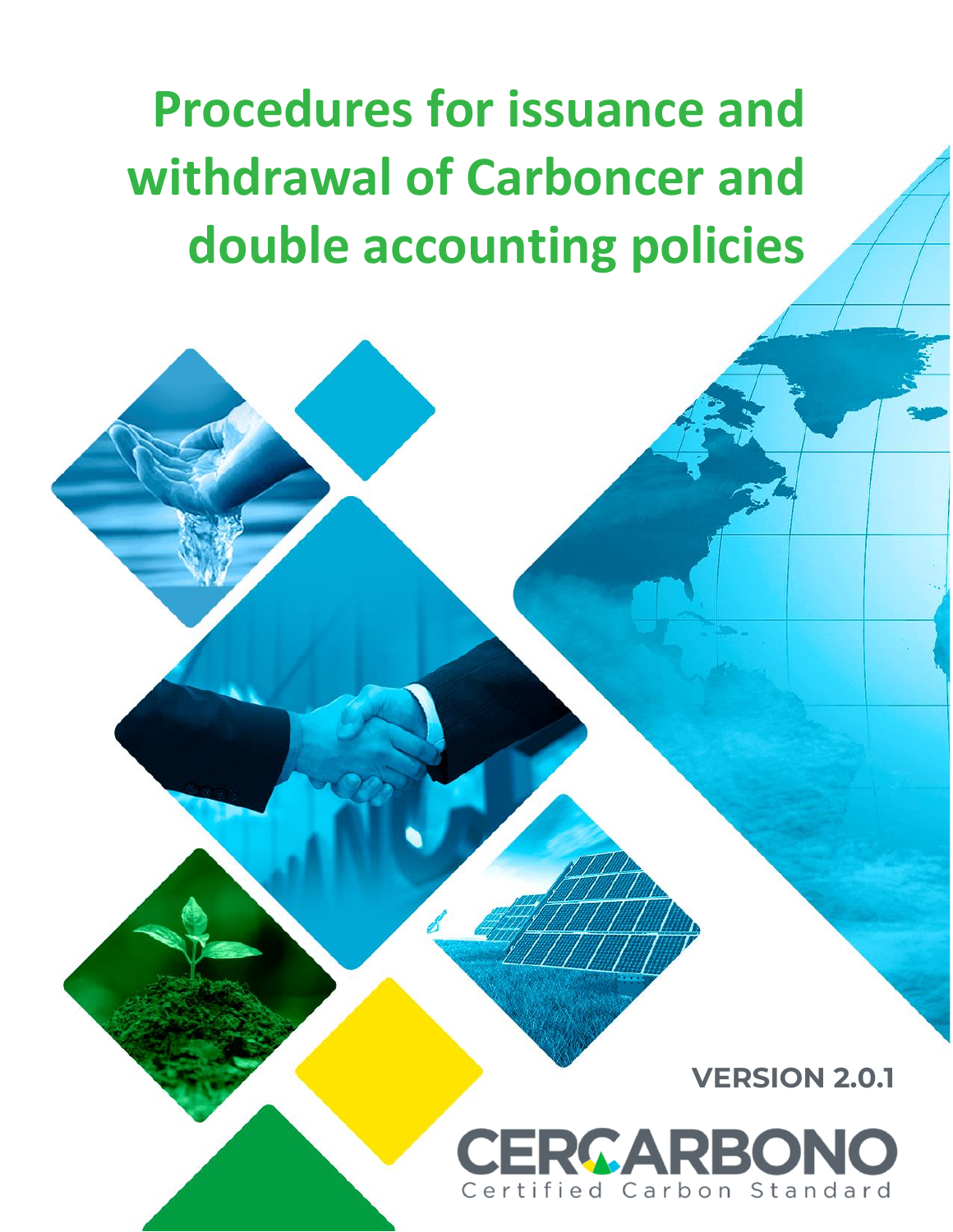# **CERCARBONO**

## **Contents**

| 1                 |                                                                          |  |  |  |
|-------------------|--------------------------------------------------------------------------|--|--|--|
| 2                 |                                                                          |  |  |  |
| 3                 |                                                                          |  |  |  |
| 4                 |                                                                          |  |  |  |
| 5                 |                                                                          |  |  |  |
| 6                 |                                                                          |  |  |  |
| 7                 |                                                                          |  |  |  |
| 8                 |                                                                          |  |  |  |
| 8.1               | Information available on the holder and the location of the CCMP  15     |  |  |  |
| 8.2               |                                                                          |  |  |  |
| 8.3               | PMCC and credit conversion migration procedures from other certification |  |  |  |
|                   |                                                                          |  |  |  |
| 9                 |                                                                          |  |  |  |
| 10                |                                                                          |  |  |  |
| 10.1              |                                                                          |  |  |  |
| 10.2 <sup>2</sup> |                                                                          |  |  |  |
| 10.3              |                                                                          |  |  |  |
| 10.4              |                                                                          |  |  |  |
| 11                |                                                                          |  |  |  |
| 12                |                                                                          |  |  |  |

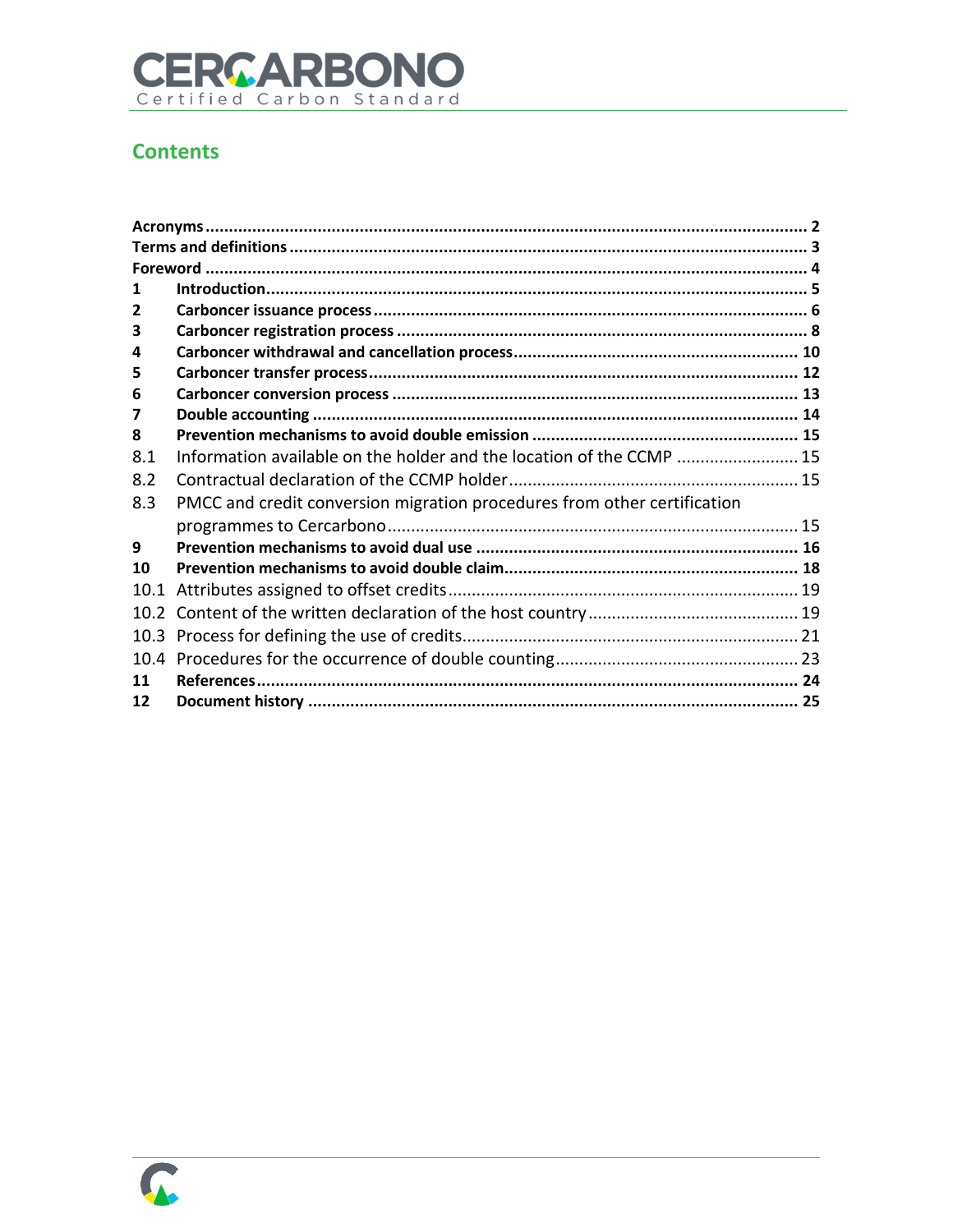# **CERCARBONO**

## <span id="page-2-0"></span>**Acronyms**

| <b>CCMP</b>   | Climate change mitigation programme/project                       |
|---------------|-------------------------------------------------------------------|
| <b>CORSIA</b> | Carbon Offsetting and Reduction Scheme for International aviation |
| <b>EU ETS</b> | <b>European Union Emissions Trading System</b>                    |
| <b>GHG</b>    | Greenhouse Gas(es)                                                |
| ID            | Identification code or number                                     |
| <b>NDC</b>    | <b>Nationally Determined Contributions</b>                        |
| <b>PDD</b>    | Project description document                                      |
| <b>UNFCCC</b> | United Nations Framework Convention on Climate Change             |
| <b>VVB</b>    | Validation and verification body                                  |
|               |                                                                   |

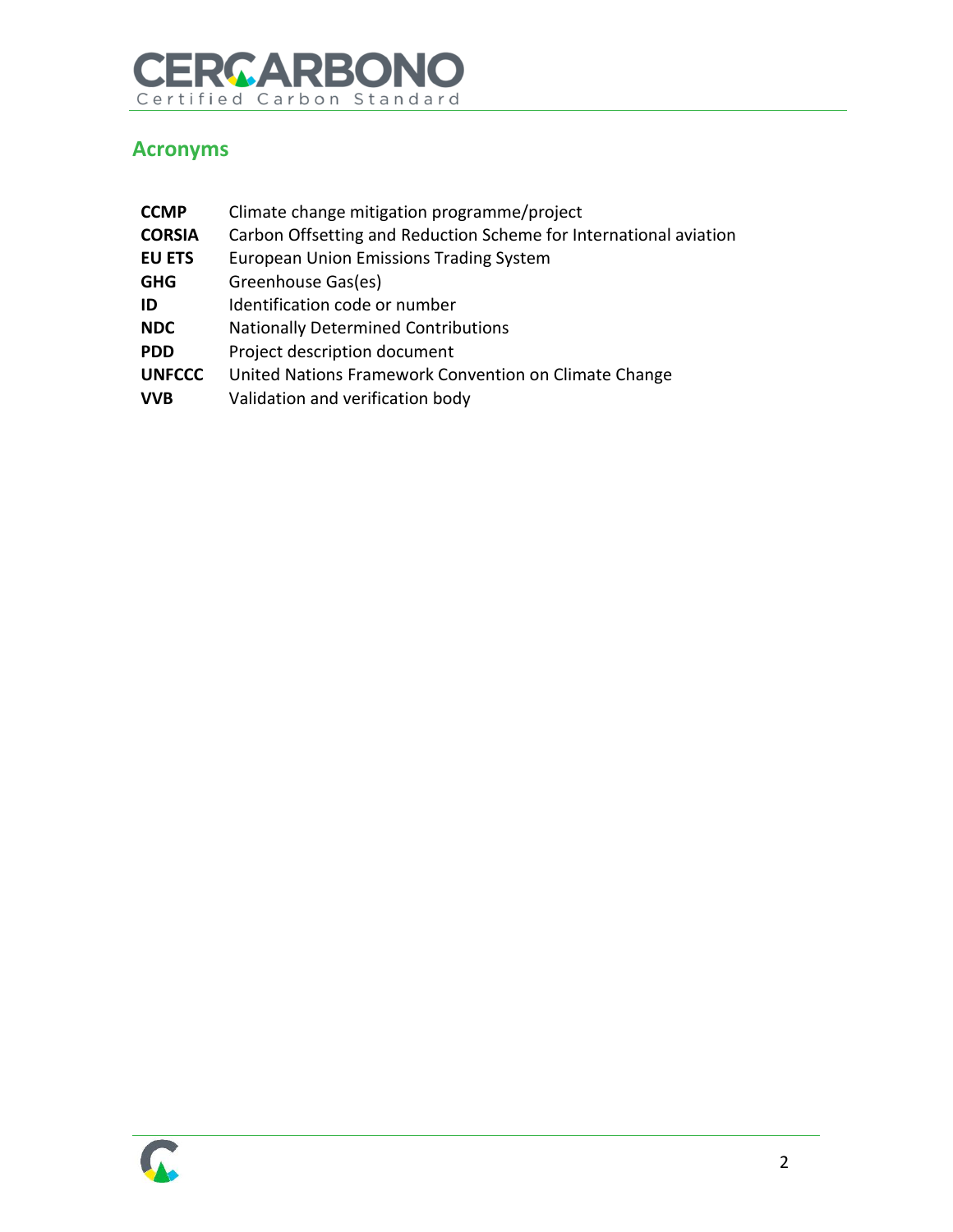

## <span id="page-3-0"></span>**Terms and definitions**

Terms relevant to this document are listed below. To see the definition of each of them, see the document "Terms and definitions of Cercarbono's voluntary certification programme", available on the Cercarbono website.

- carbon credit emission certificate
- carbon credit registration
- Carboncer
- CCMP developer
- double counting
- national circumstances
- project activity
- regulated carbon market
- sectoral scope
- voluntary carbon market

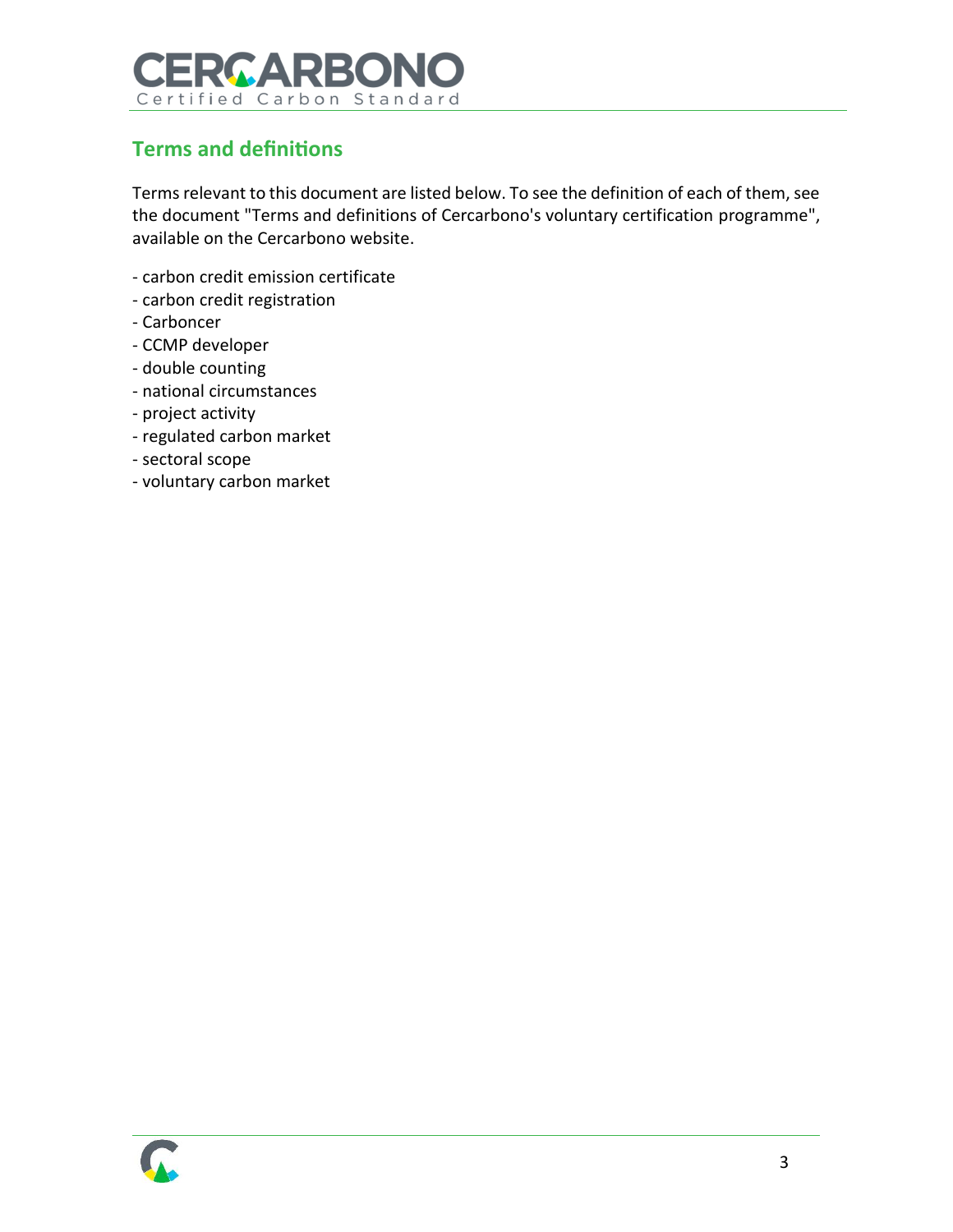# **CERCARBONO** Certified Carbon Standard

## <span id="page-4-0"></span>**Foreword**

Cercarbono, as a voluntary carbon certification programme, has developed this document as general instructions on how the emission is generated and the removal of carbon credits that are certified by this programme is carried out, as well as establishes the policies to avoid the double accounting.

| <b>Development of current version of document</b> |                             |  |  |  |
|---------------------------------------------------|-----------------------------|--|--|--|
| Author                                            | Cercarbono                  |  |  |  |
| Carlos Trujillo                                   | <b>Cercarbono Director</b>  |  |  |  |
| <b>Technical team developing the document</b>     |                             |  |  |  |
| Natalia Arango                                    | Cercarbono                  |  |  |  |
| Álvaro Vallejo Rendón                             | Cercarbono                  |  |  |  |
| Camilo Trujillo                                   | <b>EcoRegistry</b>          |  |  |  |
| Catalina Romero Vargas                            | Cercarbono                  |  |  |  |
| <b>Style revision and correction</b>              |                             |  |  |  |
| Claudia Valdés Pérez                              | Consultant                  |  |  |  |
| Natalia Forero Vargas                             | Consultant                  |  |  |  |
| <b>Graphic design</b>                             |                             |  |  |  |
| Santiago Arboleda                                 | Latin Checkout - Cercarbono |  |  |  |

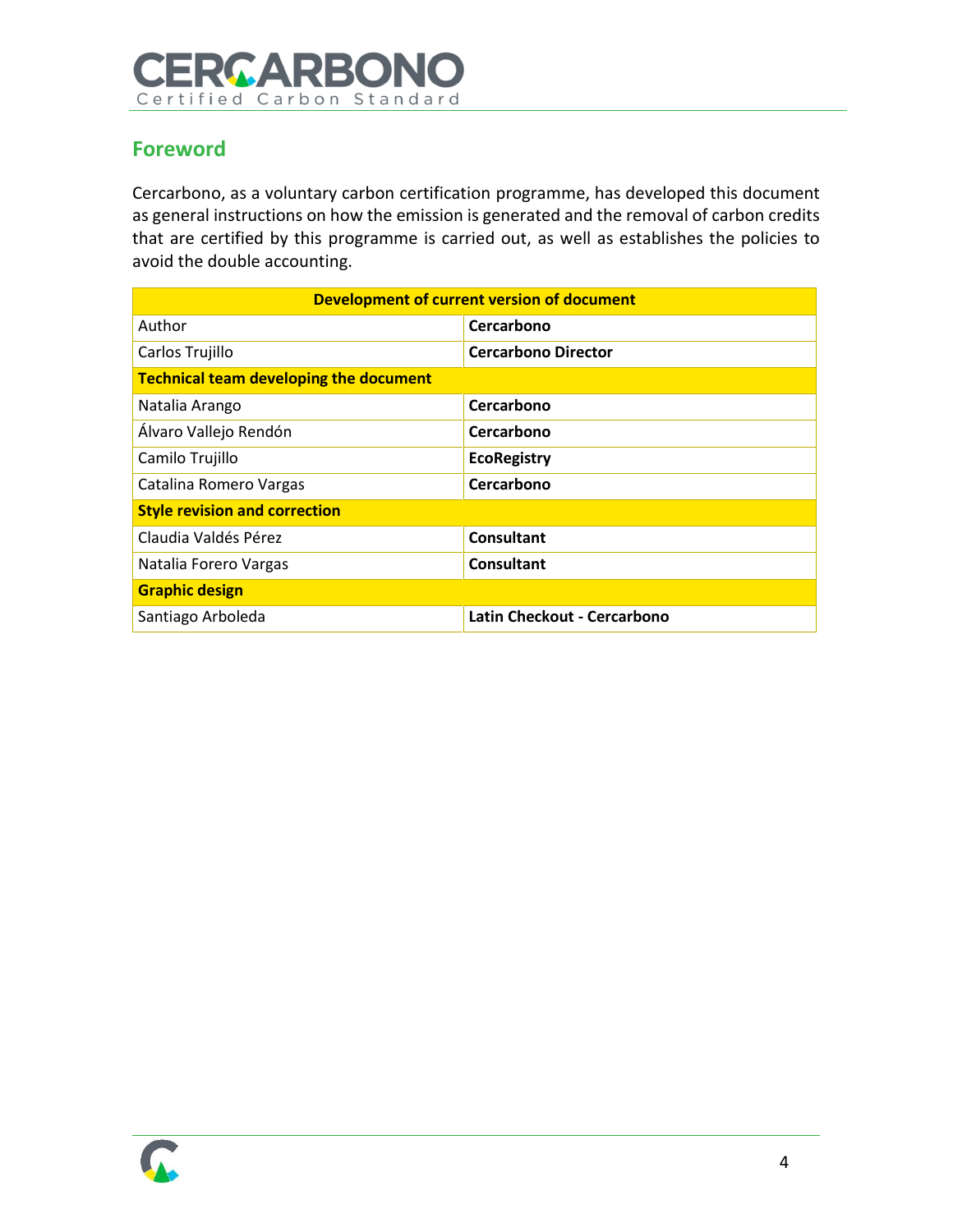# RGARRO Certified Carbon Standard

## <span id="page-5-0"></span>**1 Introduction**

For climate change mitigation actions to be real and effective, it is necessary to guarantee compliance with the principles of transparency and environmental integrity of certified carbon credits (called "Carboncer" in Cercarbono) generated by such actions (which include activities to reduce, remove, destroy, displace, or avoid GHG emissions) under the development of mitigation programmes or projects (CCMP), which are part of Cercarbono's registration and certification processes.

This document establishes the procedures for issuance, withdrawal, and registration of Carboncer that guarantee that said credits have not been issued under other programmes, registries, or standards.

In this sense, Cercarbono seeks to guide efforts in the cooperation of the construction of a reliable and transparent market, a scenario in which the need to align the programme's own policies with market mechanisms and national climate strategies established in the different countries that participate in the carbon market, to achieve the objective of preventing double counting of emitted carbon credits.

In a complementary way and promoting this objective, the United Nations Framework Convention on Climate Change (UNFCCC) convened (under Article 6 and Decision 2 / CP.17, Para. 79) to exercise robust accounting by the carbon market participants to ensure there is no double-counting

Dual use is prevented through mechanisms implemented by the voluntary certification programme of Cercarbono through EcoRegistry's registration platform and its guidelines; the double claim is prevented through coordinated actions between the different governments, the CCMP holders, the carbon offset and reduction plans and the certification standards and programmes.

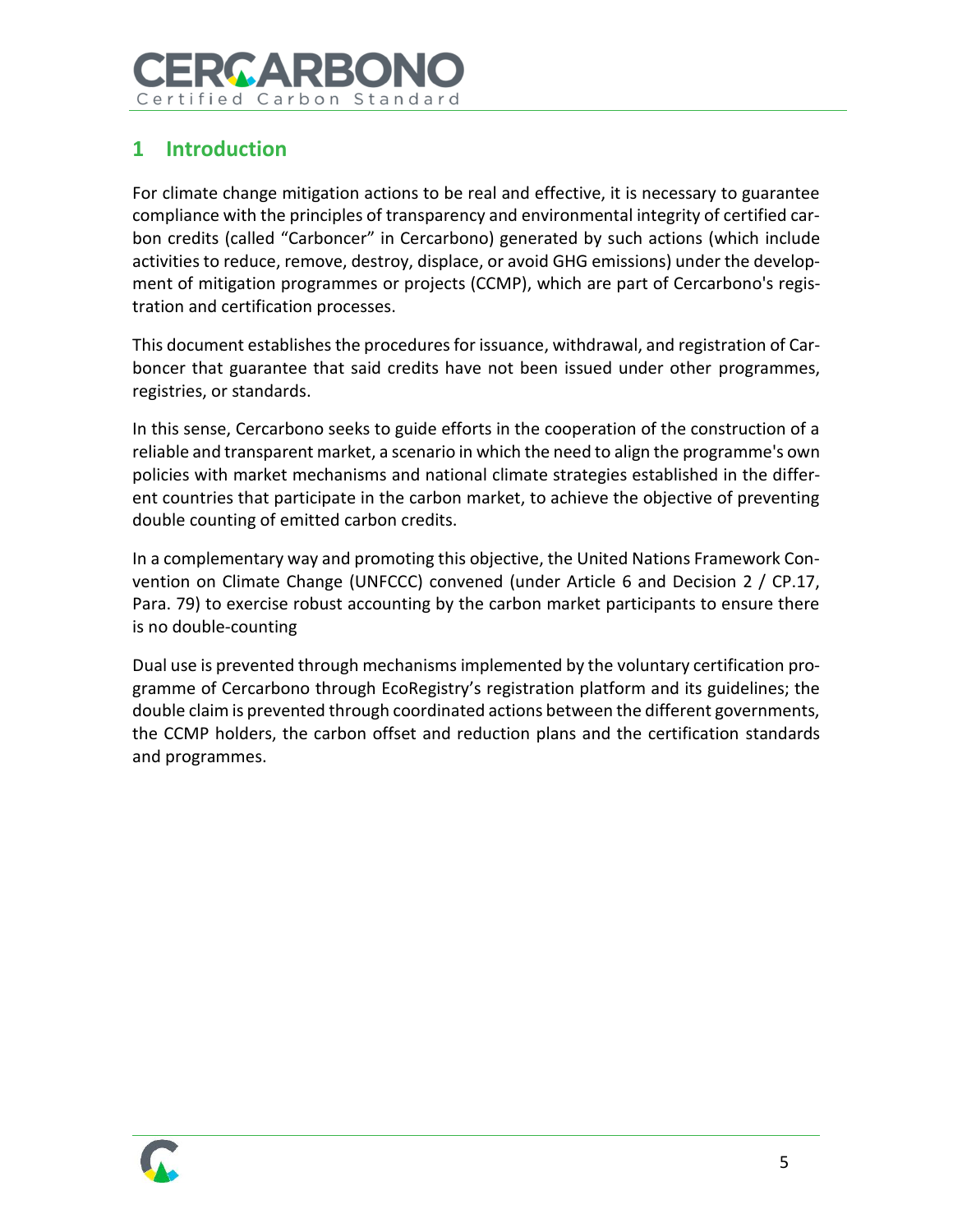

#### <span id="page-6-0"></span>**2 Carboncer issuance process**

In accordance with Cercarbono's voluntary carbon certification programme and with the provisions of its Protocol, the emission and registration of Carboncer corresponds to the eighth stage of its certification process (*[Figure1](#page-6-1)*). To reach this stage, climate change mitigation initiatives must have satisfactorily completed the following phases of the project cycle: design, formulation, implementation, validation, and verification, which are documented and reviewed during certification.



<span id="page-6-1"></span>**Figure1.** Stages of the Cercarbono certification process.

Therefore, the Carboncer is issued when the CCMP certifier issues a report on the review of the main elements contained in the Project Description Document (PDD), those generated in the validation and verification processes (when applicable). It also reviews the supporting

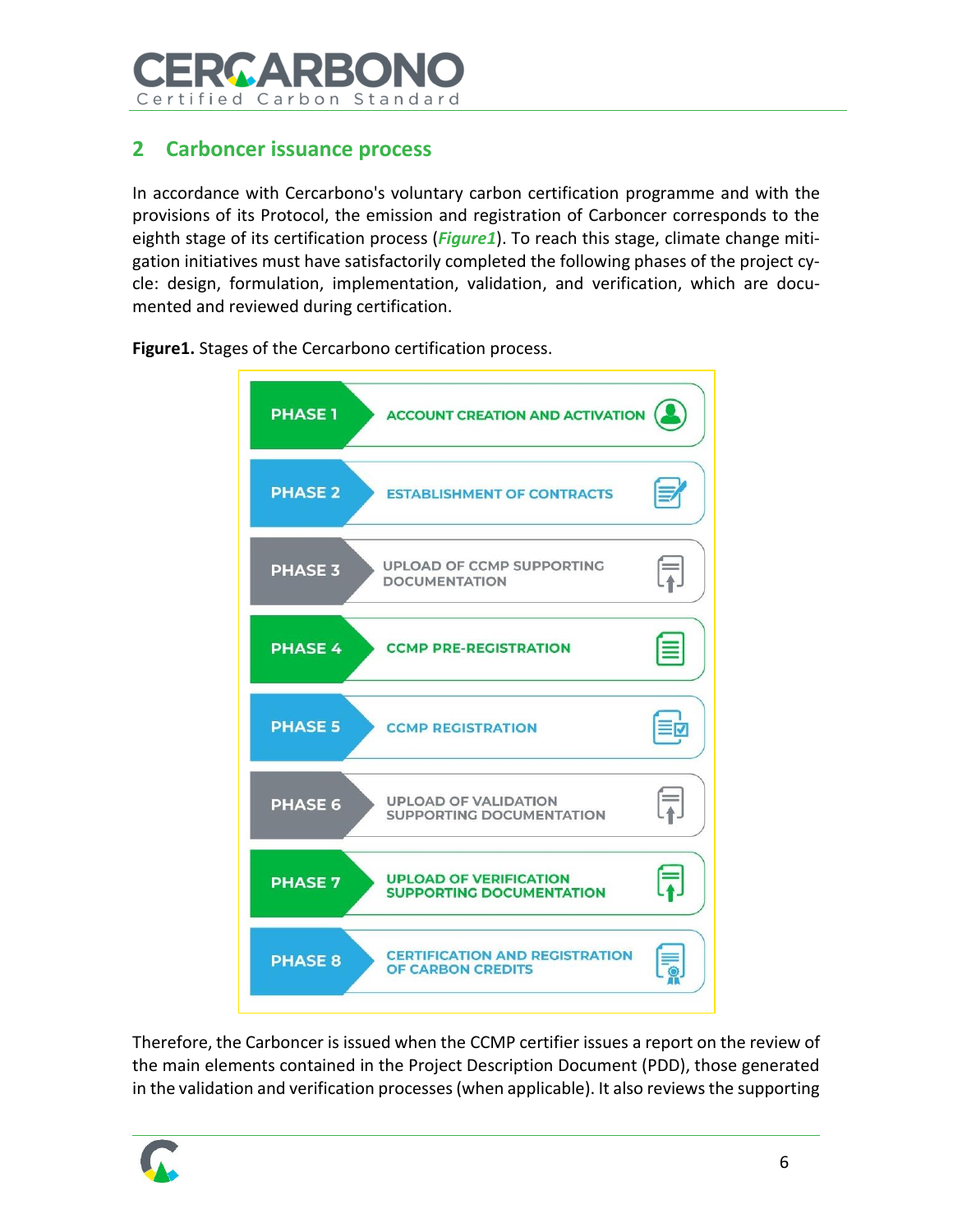

documentation and additional information that guarantee compliance with the climate change mitigation actions contemplated in these initiatives.

During the review process, the certifier may identify findings that need to be documented, justified, corrected, mainly because they go against the activities proposed by the CCMP. These findings must be notified to the developers, titleholders or the Validation and Verification Bodies (VVBs), as appropriate, which must be corrected in the corresponding instance to generate the final certification report. Once the certifier is sure that all the CCMP documentation is complete or that the different identified corrections have been made, the report is duly completed and signed.

Once the report has been issued, the Carboncer emission certificate is generated, which contemplates the allocation of the serial numbers for each tCO2e removed, reduced, destroyed, displaced, or avoided by the CCMP. This certificate lists the quantity of Carboncer issued by EcoRegistry under a unique serial number, the indefinite validity of the Carboncer, the total duration of the CCMP, as well as the VVB that validated and verified it. In the case of land use CCMP, serial numbers corresponding to the credits buffer of achieved removals of Greenhouse Gases (GHG) emissions are generated. This certificate is signed by the Cercarbono director, verifying that the certification report has been made.

Both the Carboncer issuance report and certificate are publicly available at EcoRegistry website.

To generate the Carboncer issuance certificate, the certifier must confirm the information related to the number of credits per year and their eligibility. In this way, Cercarbono ensures that compensation credits are correctly qualified under the compensation schemes or programmes in which they are eligible.

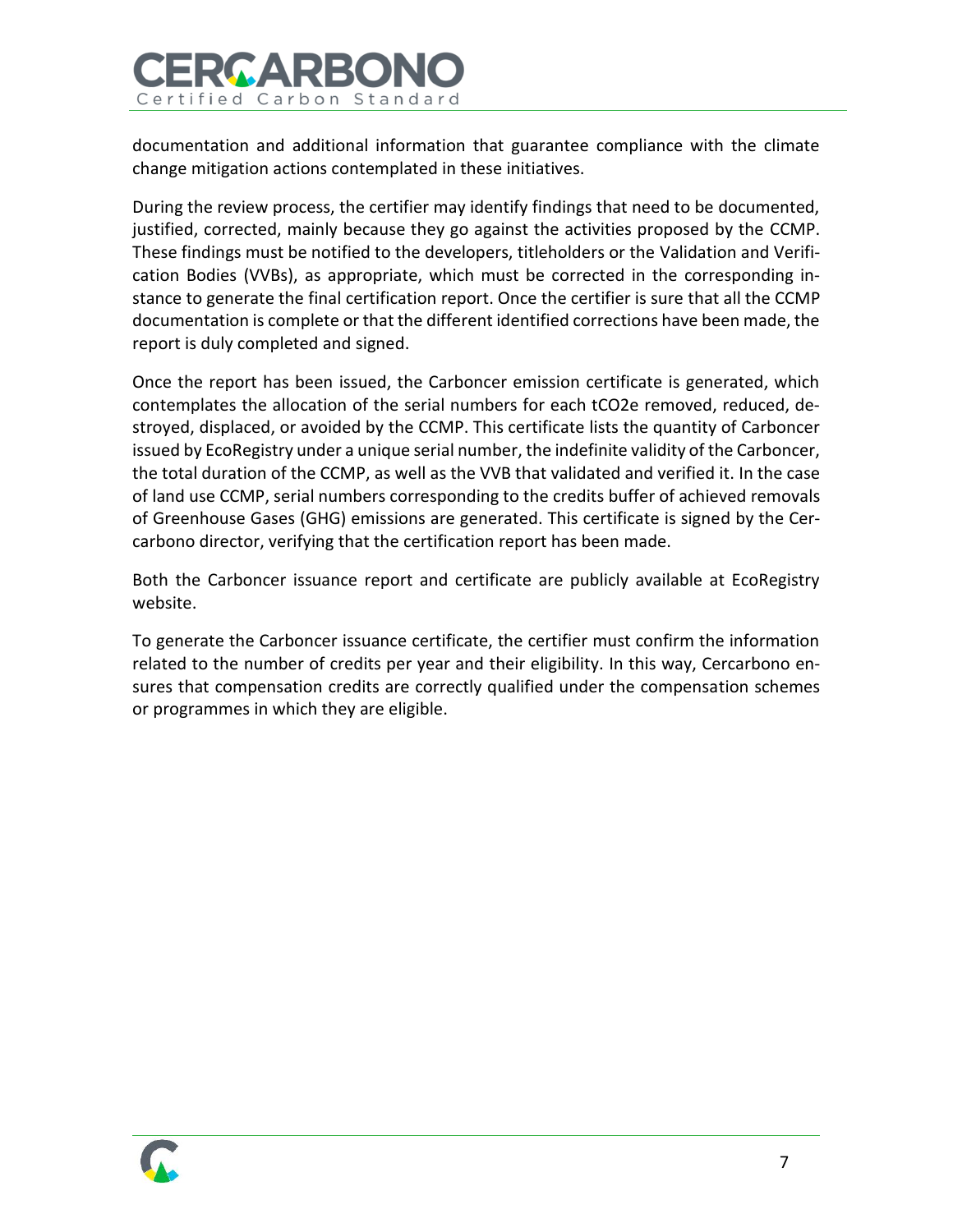

#### <span id="page-8-0"></span>**3 Carboncer registration process**

The development of a transparent market requires unbiased information through the application of standard processes and registration systems that publish the right information for each stage. Users must be able to recognize all transactions and credit traceability; for example, where they come from, how they have been traded and who is the final beneficiary of each carbon unit. EcoRegistry supports Cercarbono's efforts in this matter, through a platform based on blockchain technology, where CCMP holders enter the information of their mitigation initiatives required by the Cercarbono's voluntary certification programme.

In EcoRegistry, carbon units are also registered and emitted through information flows approved by Cercarbono. The total volume of carbon credits supported in the certification, which corresponds to the total volume of carbon credits issued by Cercarbono, is issued, and is related to the CCMP registry on the EcoRegistry platform. Likewise, transfers and withdrawals are made by users through automatic processes.

EcoRegistry safely guarantees the issuance, monitoring, transfers, and withdrawals of all Carboncer, in accordance with the principle of transparency and avoiding double use and double claim. Likewise, it makes public the necessary information so that users can recognize the origin, traceability, and the final beneficiary of the credits.

Information about each CCMP is always available on the EcoRegistry page [\(www.ecoregis](file:///P:/_dat/_AlDocs/_docs/Cercarbono/_Archivos%20CERCARBONO/Temas%20técnicos/Doble%20contabilidad/www.ecoregistry.io)[try.io\)](file:///P:/_dat/_AlDocs/_docs/Cercarbono/_Archivos%20CERCARBONO/Temas%20técnicos/Doble%20contabilidad/www.ecoregistry.io). All the CCMPs are listed with their general information, as well as the supporting documentation for each stage. Once the credits have been generated, in the accounting of each CCMP, the credits issued, available, transferred and withdrawn can be identified, so that anyone can access this information. The system provides a unique serial for each ton of GHG emissions that has been removed or reduced (including avoided, displaced, or destroyed). The serial contains all the relevant information about the CCMP, as shown in *[Fi](#page-9-0)[gure 2](#page-9-0)*.

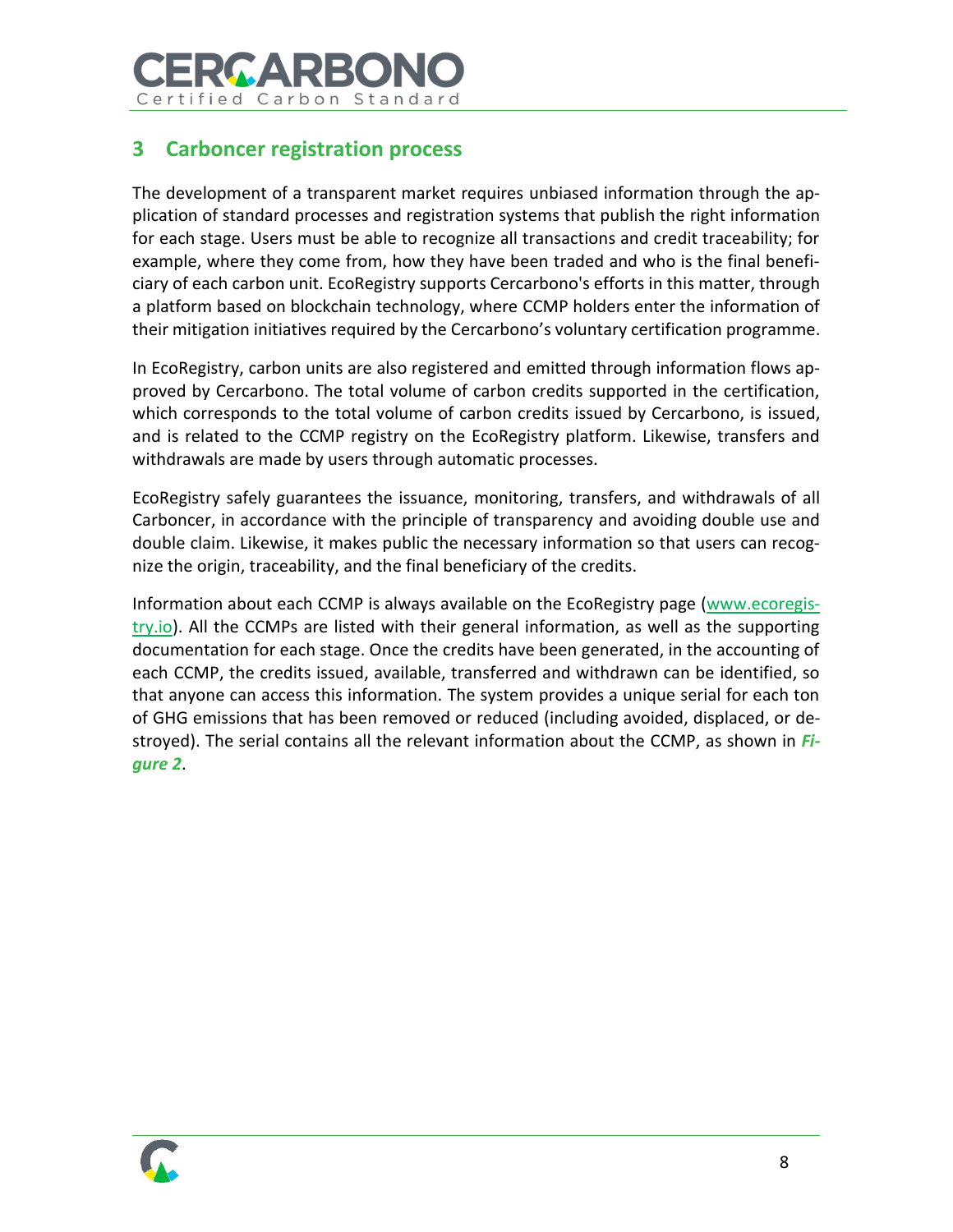

<span id="page-9-0"></span>**Figure 2**. Description of the serial components assigned to each Carboncer.



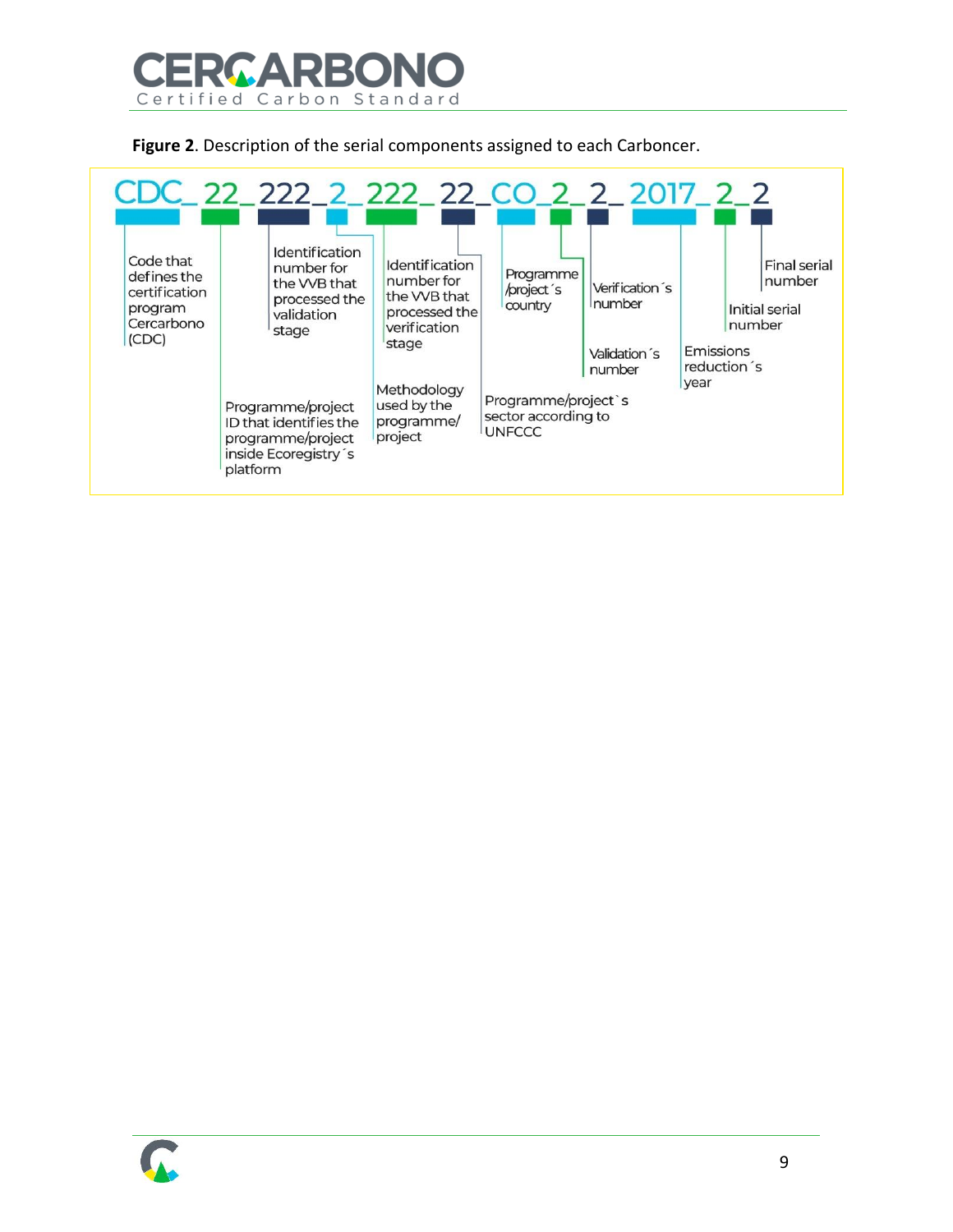

#### <span id="page-10-0"></span>**4 Carboncer withdrawal and cancellation process**

In EcoRegistry, the general account user or the developer of the CCMP who has the respective authority, may use the certificate of reduction of GHG emissions to be withdrawn on behalf of the end user of Carboncers.

The withdrawal process consists of the permanent removal of an amount of credits from the registry system in favour of a final beneficiary; that is, a carbon credit can only be removed once. In this way, such unit cannot be circulated again, and it is discounted from the total available certificates of the initiative, contributing to the avoidance of double use.

To make withdrawals or cancellations, the custodian user of the carbon credit must enter the platform with his/her username and password and click on the option to withdraw certificates. There the following information must be entered:

- a. CCMP from which carbon units will be withdrawn or cancelled.
- b. Year in which the removal or reduction (including avoidance, displacement, and destruction) of GHG emissions is generated, referred to as Vintage in EcoRegistry.
- c. Number of carbon credits to remove.
- d. Reason for withdrawal: voluntary compensation, carbon tax or other type of specific compensation scheme.
- e. Certificate language.
- f. End user information: country of location, name, document type and document number.
- g. Information on the taxable person, if applicable: country of location, name, type of document and document number.
- h. Verification code that is sent to the mail to carry out the transaction.

The withdrawal certificate to be issued has the following information:

- a) Carboncer retirement date.
- b) Name and ID of the CCMP.
- c) Name and ID of the CCMP holder.
- d) Amount of Carboncer removed.
- e) Carboncer series retired.
- f) Period or vintage of the retired Carboncers.
- g) Company name and identifier of the taxpayer's company for the purposes of not accruing the carbon tax.
- h) Name or company name and number or tax identification code of the end user of Carboncers for purposes of voluntary compensation or other market mechanisms.
- i) CCMP crediting period.
- j) Intended use of retired certificates.
- k) CCMP withdrawal certificate ID.

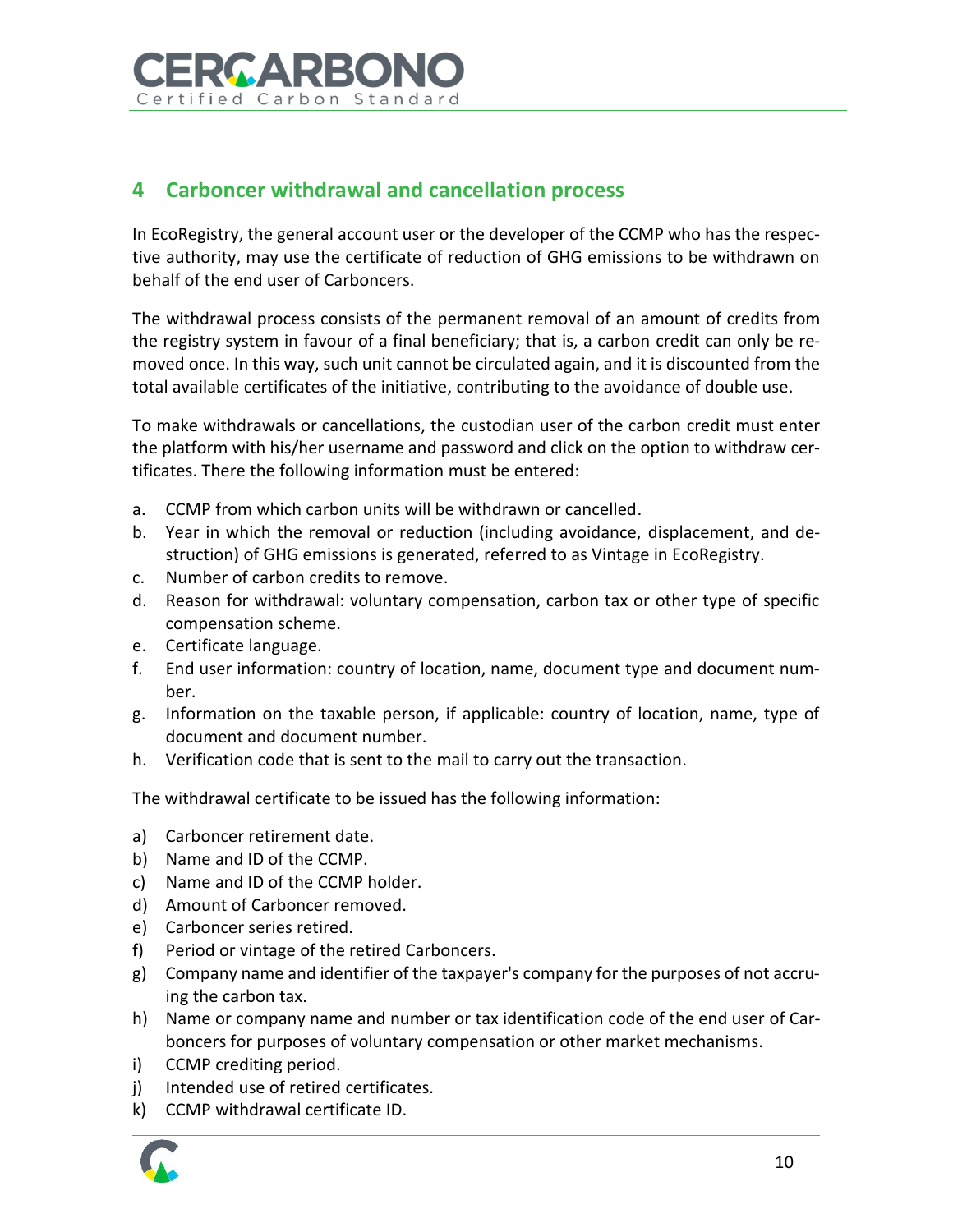

#### l) Information authentication QR code.

Carboncer withdrawal certificate is generated in pdf format with electronic signature and can be printed without losing its authenticity, as soon as it is verified against the original electronically issued by EcoRegistry, which can be accessed using the link and the verification code provided by EcoRegistry.

EcoRegistry's registry platform transparently document the process of withdrawal of carbon credits from each CCMP, where the number of certificates issued, withdrawn and available is publicly shown for each year in which the compensation units were generated. It also indicates, depending on the year of reduction or removal (including avoidance, displacement, and destruction) of GHG, the applicability of the credits to know the compensation scheme where the Carboncer can be used.

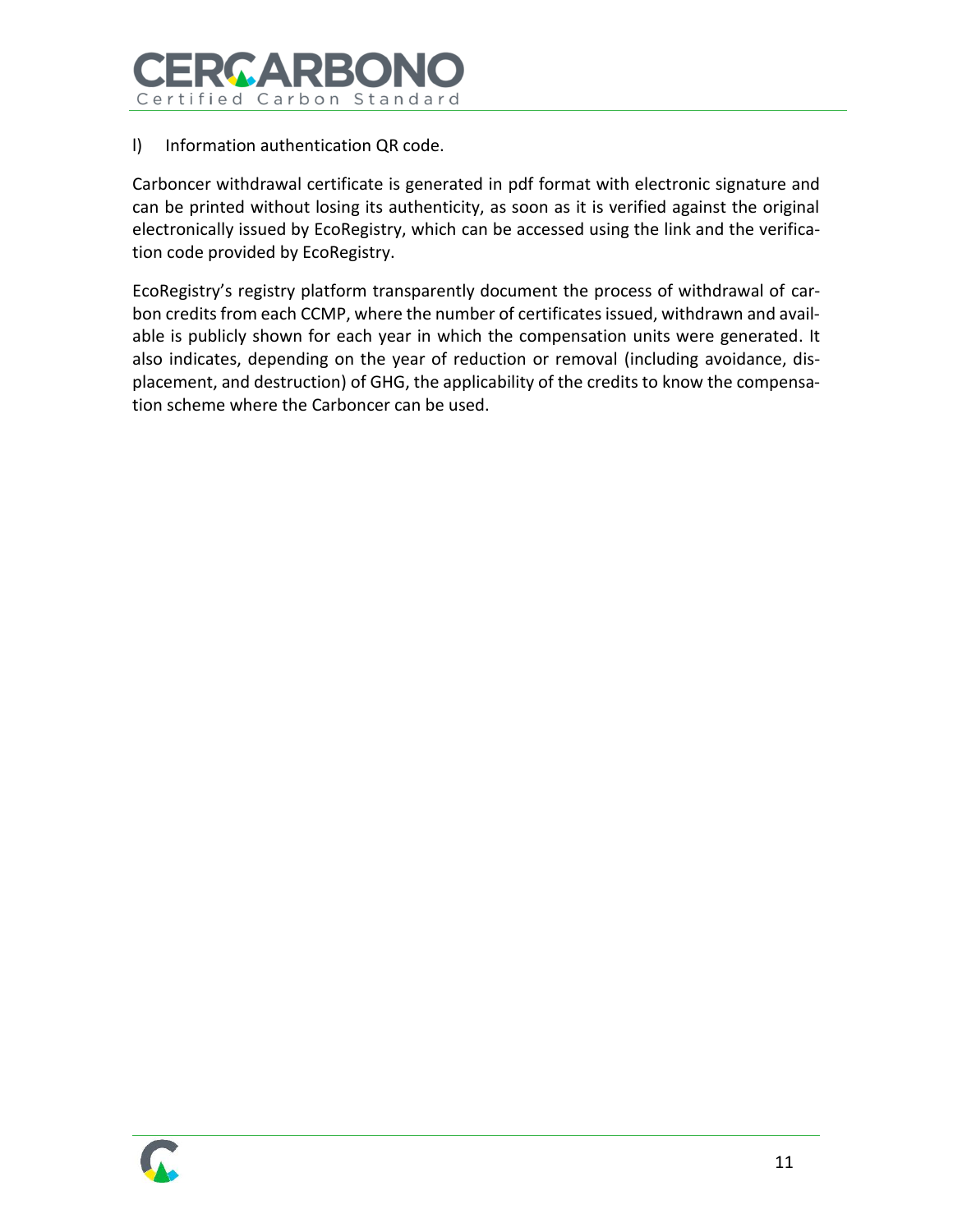

## <span id="page-12-0"></span>**5 Carboncer transfer process**

The transfer process consists of the transfer of a certain number of carbon credits between accounts registered in EcoRegistry. This process involves changing the custodian and ownership of the Carboncer. The transfer functionality allows the buying and selling dynamics of the carbon market to be reflected in the registry, ensuring the traceability of the information.

The Carboncer transfer process is carried out automatically under a logic of self-management by a general account or developer user. To do so, the custodian user of the carbon unit must enter the platform with their username and password and click on the option to transfer certificates. There you must enter the following information:

- a) CCMP from which carbon credits will be transferred.
- b) Period or vintage of carbon credits to be transferred.
- c) Amount of carbon credits to transfer.
- d) Selection of the account to which carbon units will be transferred.
- e) Verification code that is sent to the email to carry out the transaction.

The operation can be confirmed through the *Transfer History* tab, which records the following information on all transfers sent and received by the user:

- a) Type of transaction: sending or receiving carbon credits.
- b) Source CCMP of carbon credits.
- c) Serial transferred.
- d) Number of carbon credits transferred.
- e) Interaction user of transfer.
- e) Date of transfer.

Each of the transfers and their information, including the custodians that each carbon unit may have, is traceable by the platform through blockchain technology. Historical transfer reports can be generated automatically for the registry manager.

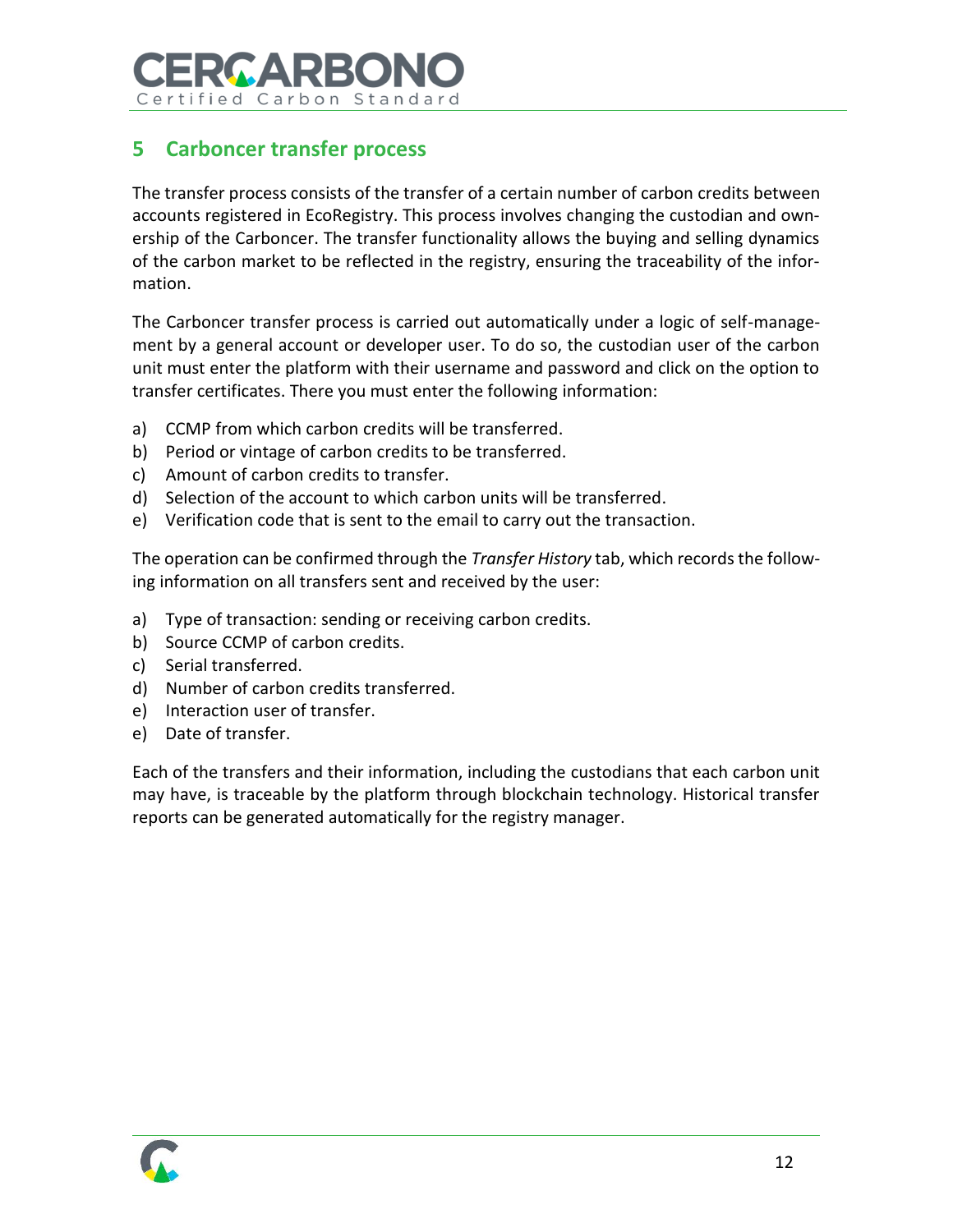# RCARBOI Certified Carbon Standard

## <span id="page-13-0"></span>**6 Carboncer conversion process**

When a CCMP holder has carbon credits obtained by the mitigation actions of the initiative and they have been issued by another certification programme in which they have not been traded and he wishes to convert them to Carboncer, he can recertify the CCMP under the Cercarbono programme, for which the programme change declaration form must be filled out, for supporting:

- a) The veracity and transparency of all the information provided on the CCMP.
- b) The authority and right of all carbon credits subject to conversion to the Cercarbono programme.
- c) The external transfer of carbon credits from the original certification programme that are subject to conversion to the Cercarbono programme.
- d) That the carbon credits subject to conversion to the Cercarbono programme have not been sold, used for compensation or compliance purposes in any mandatory or voluntary carbon market.

In addition to the programme change declaration format, the CCMP must comply with all the stages of the certification process of the Cercarbono programme established in its Protocol. The carbon credit converted to Carboncer will have a unique serial that contains the elements described in *[Figure1](#page-6-1)*.

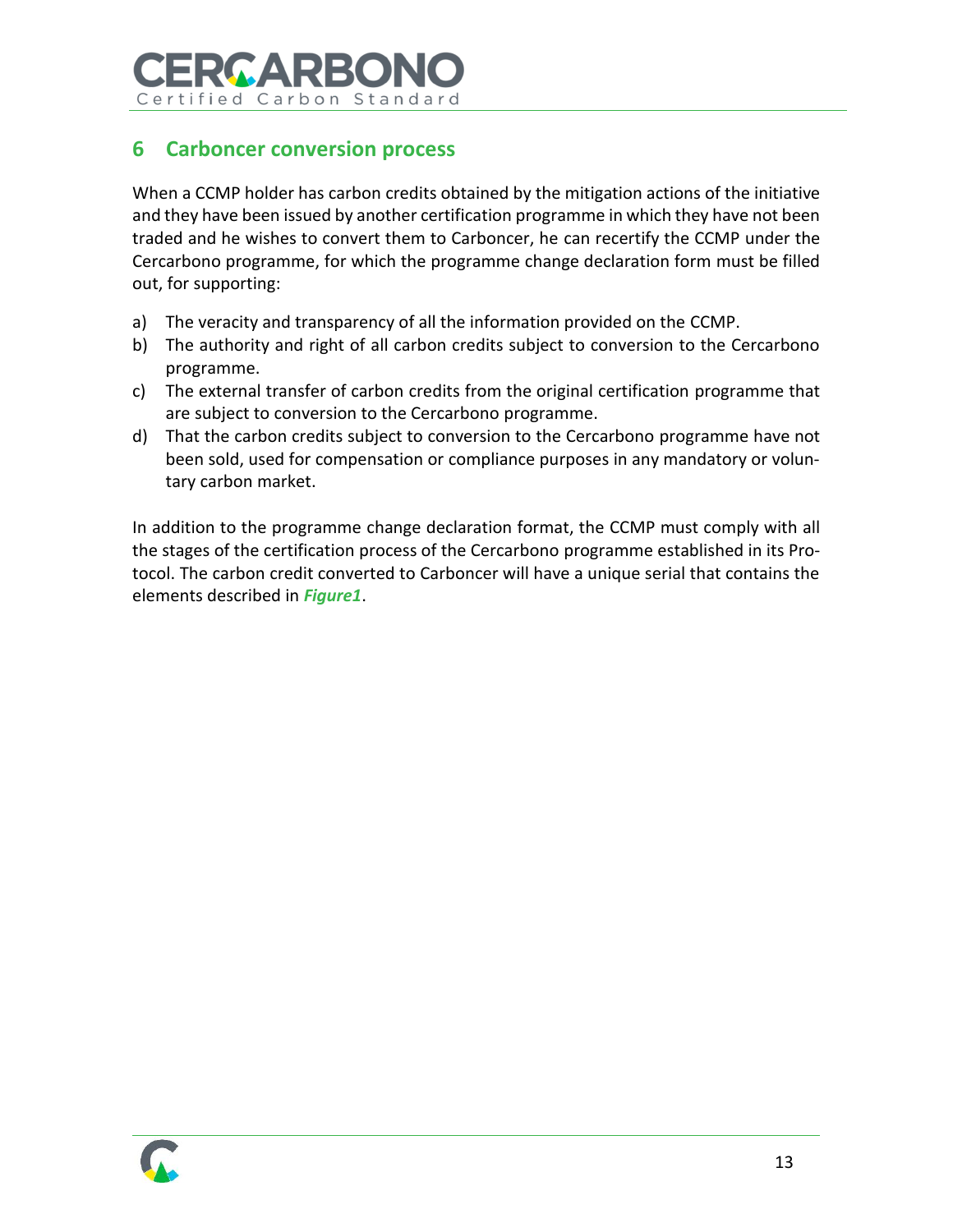# **GAPR** Certified Carbon Standard

## <span id="page-14-0"></span>**7 Double accounting**

Double counting is a practice in which the carbon credits generated by CCMPs are counted or claimed more than once, which becomes a deviation from the optimal use of resources destined to mitigate climate change, a situation that must control and avoid certification programmes such as Cercarbono. Double credit accounting is often represented by double issuance, double use, or double claim. Therefore, it is necessary to understand them separately, since the prevention mechanisms implemented in each case are different.

To prevent the carbon units that are used or accounted for by an entity from being accounted for at the same time by the host country where the CCMPs are developed, it is necessary to ensure that the country makes the corresponding adjustments necessary to not include them in its national accounts. The concept of corresponding adjustments refers to the corrections to reported emissions that countries must make in order not to include in their accounts the carbon units that have already been claimed by another entity.



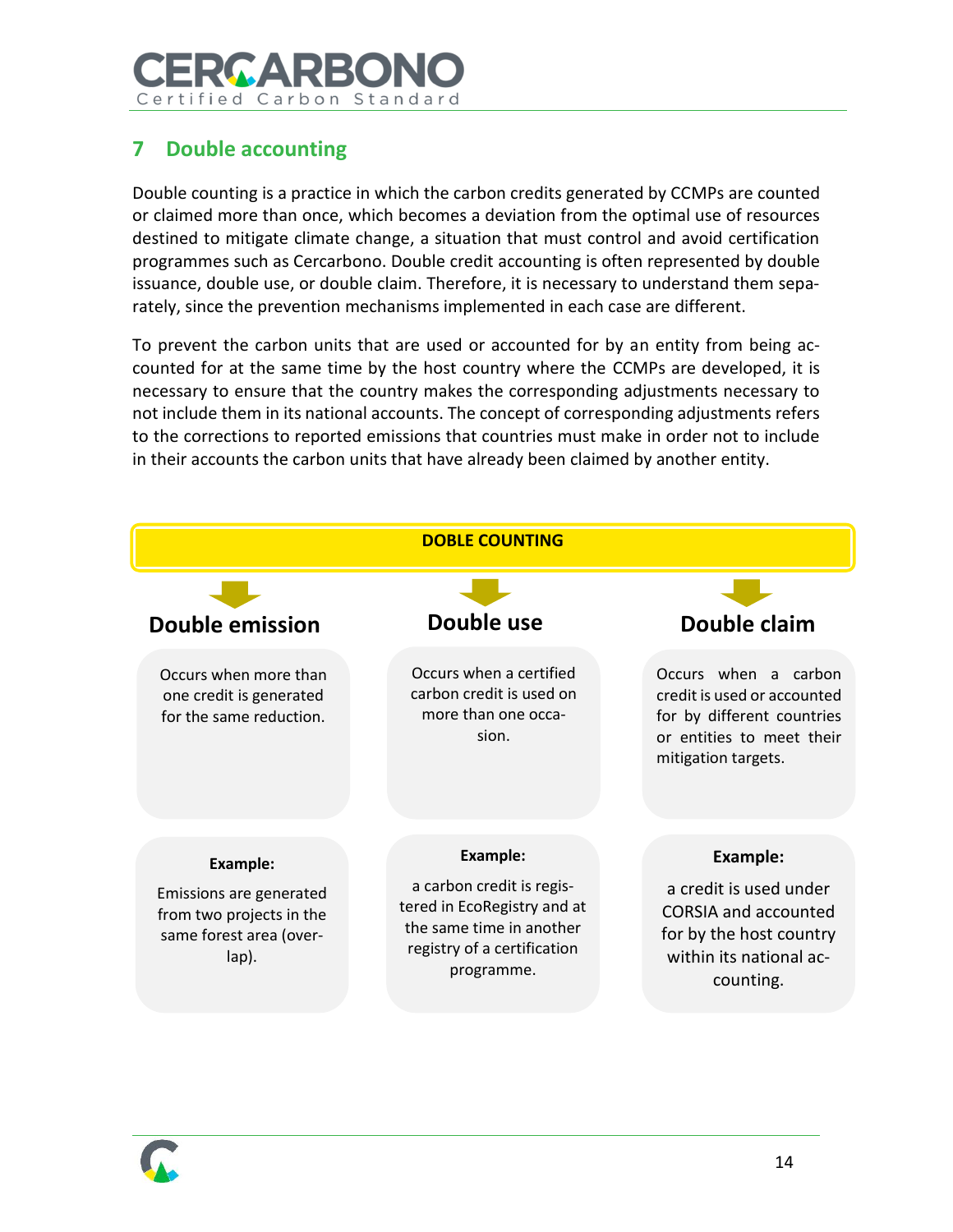

#### <span id="page-15-0"></span>**8 Prevention mechanisms to avoid double emission**

#### <span id="page-15-1"></span>**8.1 Information available on the holder and the location of the CCMP**

Whenever a CCMP is registered, all the owners of the CCMP must be identified, as well as its exact location using Shape or KML formats. The ownership of carbon credits is always defined in the issuance certificates and the withdrawal certificates.

#### <span id="page-15-2"></span>**8.2 Contractual declaration of the CCMP holder**

Through a contract signed between the two parties (CCMP holder and certification programme), the titleholder declares that the CCMP is its legitimate and exclusive property. Additionally, he/she declares that (at the time of requesting the certification and subsequent registration of the Emission Reduction Certificates) he/she is not aware that these have been or are being or will be certified or registered in other national or foreign registry systems, or that concurrent benefits contrary to the law have been obtained on them, or that multiple accounts are carried out on them to obtain additional benefits.

#### <span id="page-15-3"></span>**8.3 PMCC and credit conversion migration procedures from other certification programmes to Cercarbono**

Cercarbono has established procedures to register and control CCMPs that wish to migrate from a certification programme to Cercarbono. These procedures declare that the carbon credits subject to conversion to the Cercarbono programme have not been sold, used for compensation purposes, delivered for compliance purposes in any mandatory or voluntary carbon market, nor have they been used for the purposes of the no causation of the carbon tax. Likewise, the CCMP titleholder declares that the carbon credits subject to conversion to the Cercarbono programme have been transferred externally from the origin certification programme, presenting evidence (documentary and published) of the cancellations made by the registry of the previous certification programme or standard.

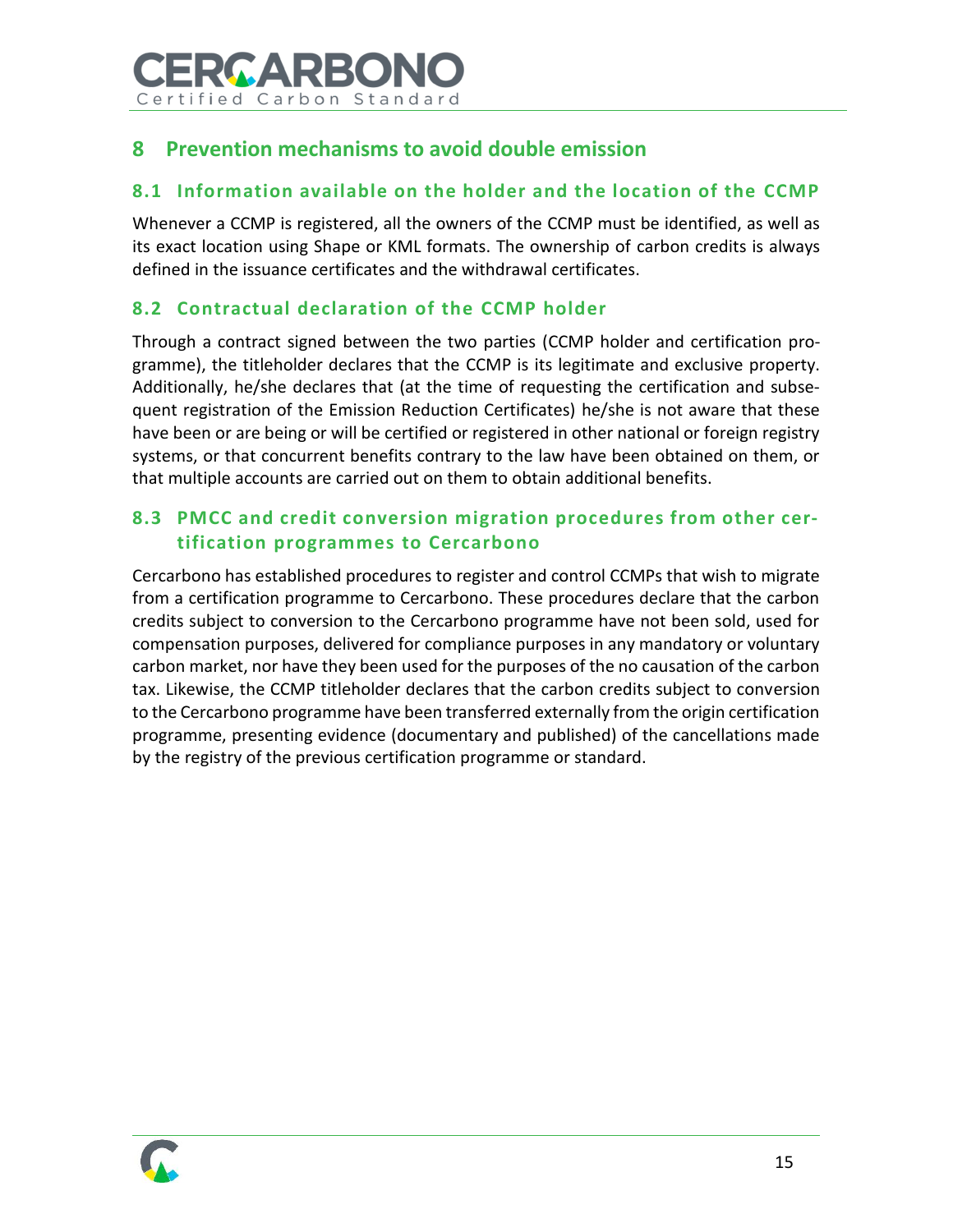

### <span id="page-16-0"></span>**9 Prevention mechanisms to avoid dual use**

A robust registration system or platform is a fundamental tool to ensure the accuracy of accounting for mitigation actions and to prevent the existence of double counting.

Cercarbono uses the EcoRegistry platform to securely guarantee the issuance, monitoring, transfers, and withdrawals of all Carboncer, in accordance with the principle of transparency and avoiding the double use of credits.

Cercarbono certified carbon credits are only issued once. This means that a given credit can only be used within the framework of an established approach within the voluntary carbon market; In other words, the holders of a certain programme or project must previously assign the market to which they are going to direct the credits generated by it.

EcoRegistry has an efficient operation that allows the user to enter the information about the destination of the credits. This is how Cercarbono issues its credits specifying their end use in national, business, or independent mitigation initiatives, such as the carbon tax, COR-SIA, ETS mechanisms and its own, independent, or other voluntary purposes. So far Cercarbono has implemented this mechanism for all credits that have as destination the Colombian carbon tax.

Dual use is also avoided using the EcoRegistry platform.

All this is supported by the assignment of a unique serial number to each carbon credit, which is assigned by the EcoRegistry platform, thus guaranteeing that no double use of said credits is generated. In this way, each certified credit has a visual and registered differentiation in terms of its end use that allows its identification in the certificates issued.

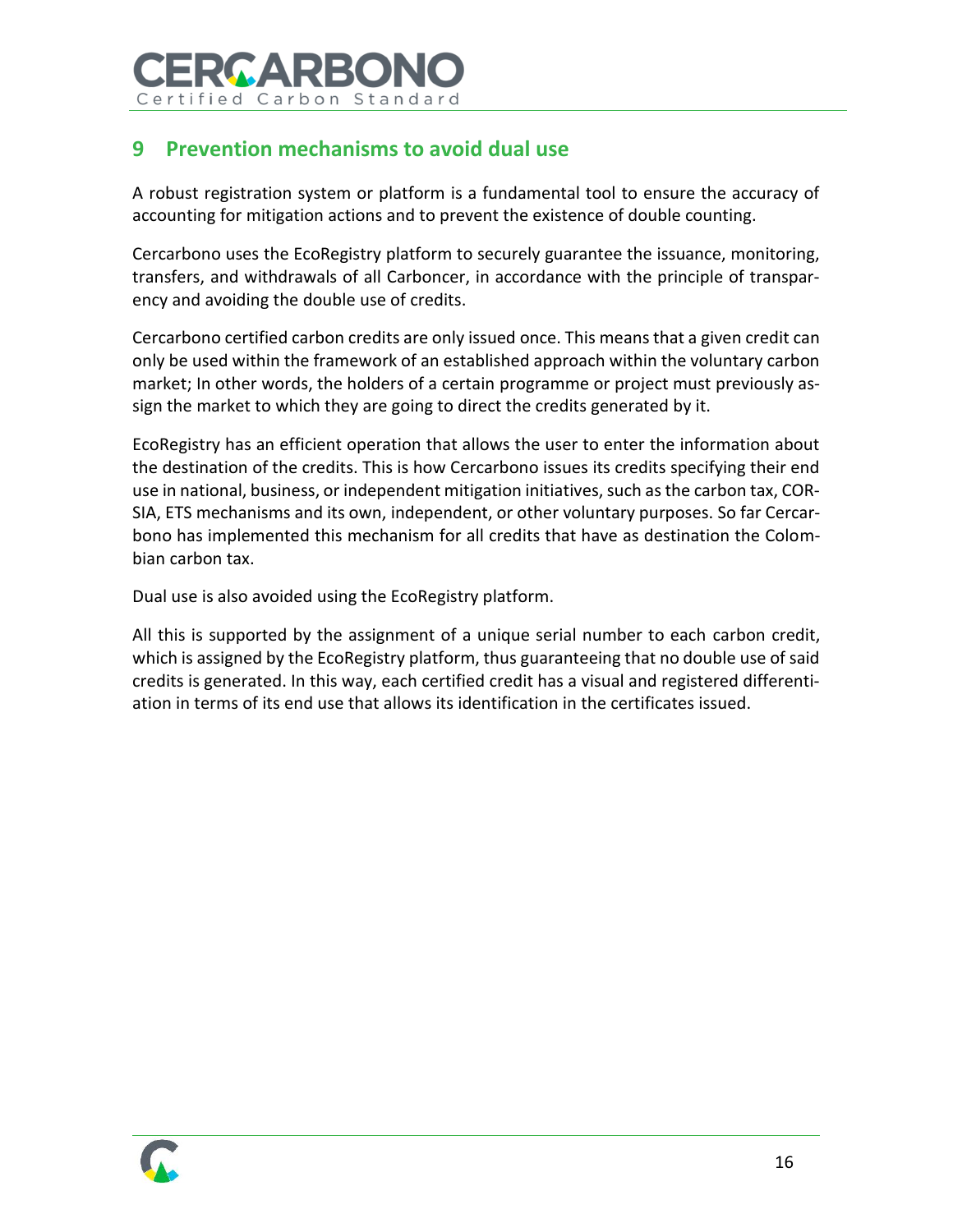



In due course, the EcoRegistry registration platform:

Shall publicly indicates whether a given compensation credit has been qualified by the certification program for use under a carbon compensation and reduction scheme.



17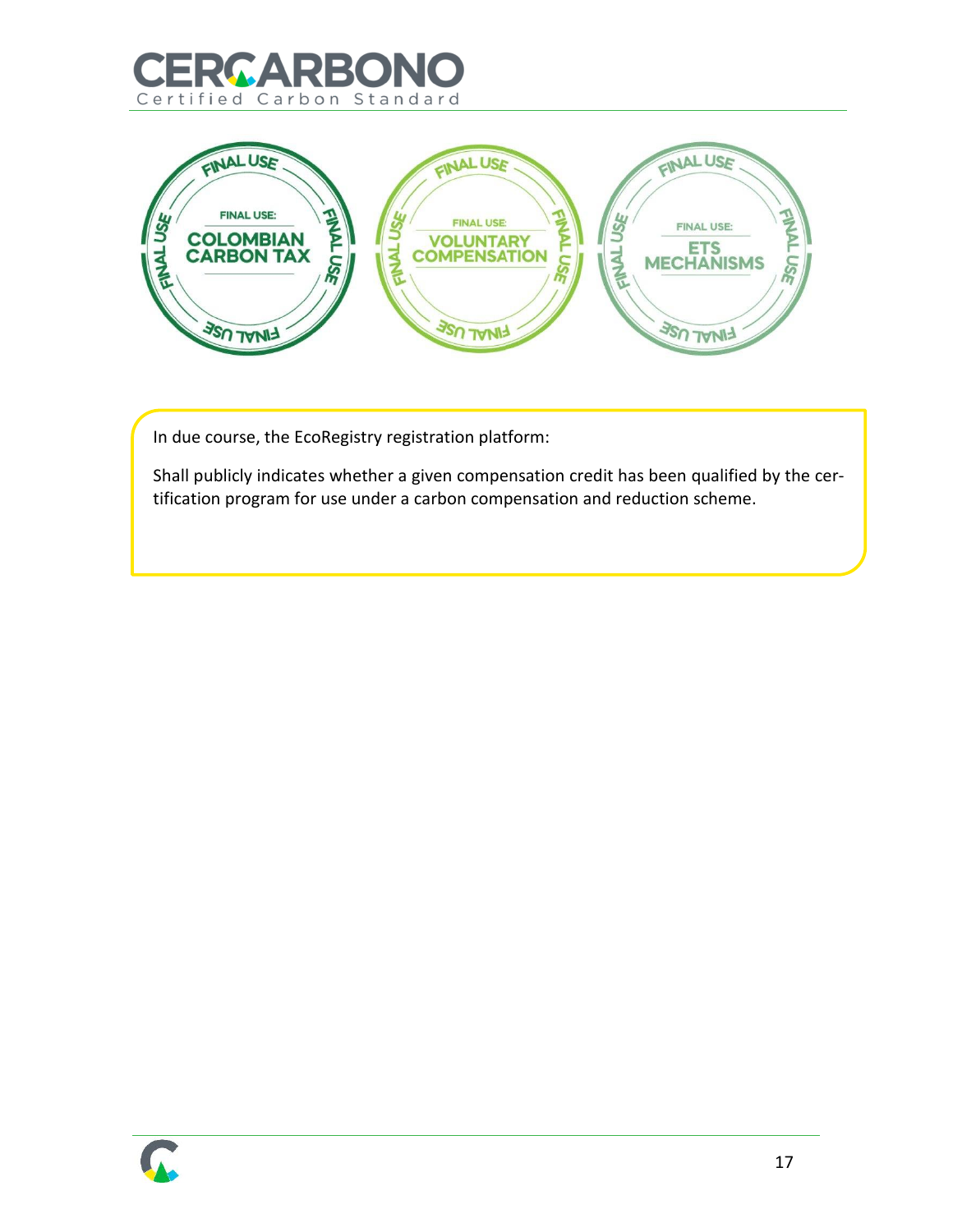

#### <span id="page-18-0"></span>**10 Prevention mechanisms to avoid double claim**

In the scenario under which a country with established objectives for its national mitigation operates at the same time as international carbon market programmes do, there is the evident possibility that double claim will occur, since credits can be transferred to the use within the commitments acquired as a country and used at the same time in the fulfilment of the objectives of a carbon scheme.

Cercarbono requests from all programme or project participants or holders who wish to be part of any compensation scheme where double claims may occur, a written statement from the host country where the GHG emission reductions or removals occurred.

The tools established to avoid double claims are focused to be used mainly under climate change compensation and mitigation plans or schemes that involve several countries in their development and final use.

The request consists of the host country issuing a declaration authorizing that the carbon credits certified by Cercarbono can be used under a certain compensation scheme and declaring that they will not claim the associated GHG emission reductions to account for them in their mitigation objectives, information that will be linked to the information provided by the countries regarding the NDCs and the need to apply the corresponding adjustments.

The statement issued by the host country will be made available to the public.

#### **When must the written declaration of the host country be submitted?**

Before the holder of a CCMP requests the withdrawal of credits, the written declaration must have been previously submitted to Cercarbono. Otherwise, it will not be possible to include the compensation schemes that require it in the end-use options.

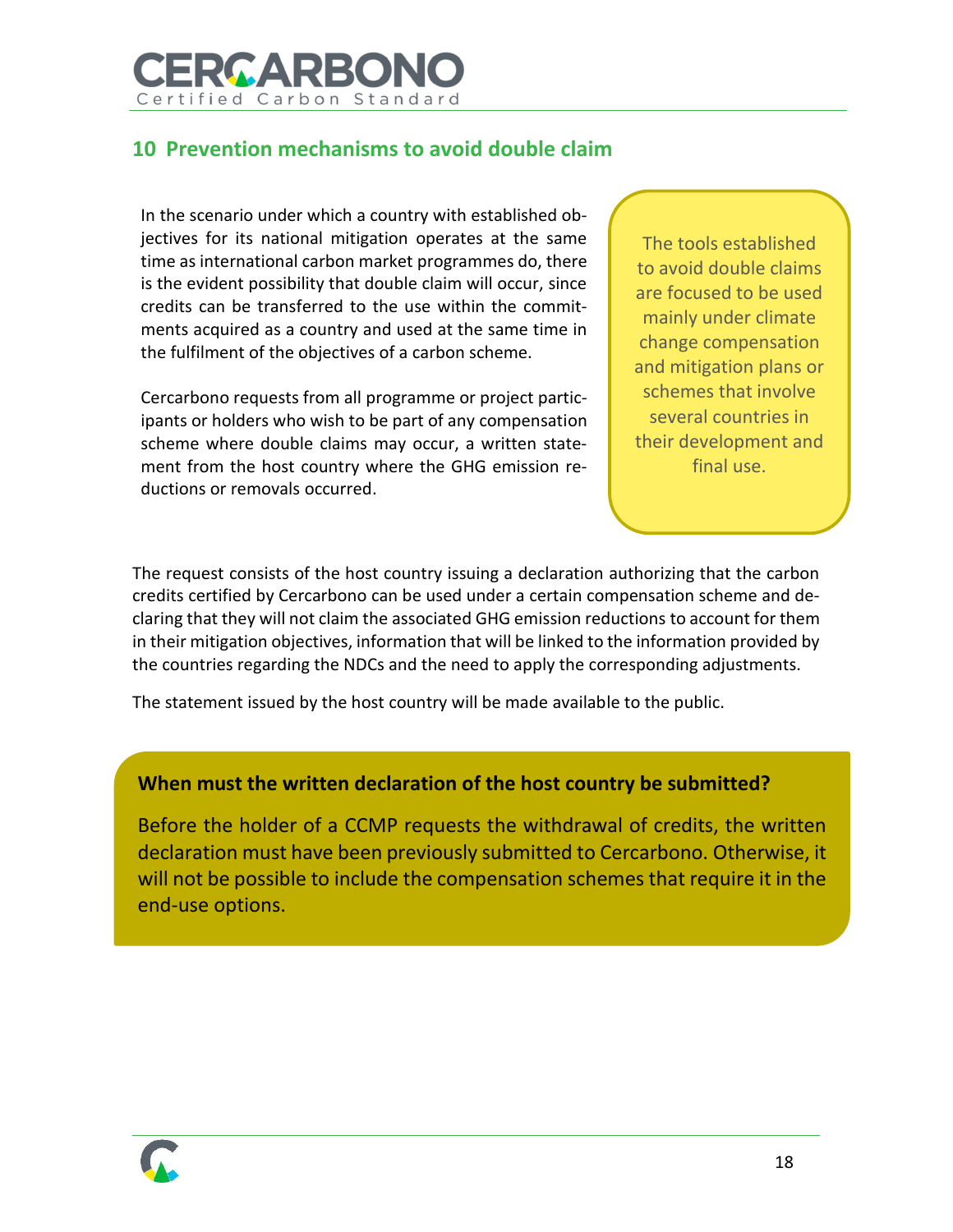

To illustrate, an example: in the specific case of CORSIA, once Cercarbono has received the declaration letters from the host countries and has previously verified compliance with all the provisions and criteria of applicability of CORSIA in the certification process, it will be possible to authorize the use of such offset credits under CORSIA.

As a prevention mechanism, Cercarbono guarantees that it has publicly available the information that countries need to understand whether the activities of a CCMP and the reductions or removals of GHG emissions are covered by the objectives of the NDC and thus facilitate the application of corresponding settings through the registration system.

Cercarbono is willing to adjust its procedures and requirements by virtue of the provisions of the Paris Agreement regarding the NDCs of each country and the periods that apply to said objectives, as well as to synchronize with the decisions of the national governments. However, it is important to clarify that it is only possible to accept credits under some compensation scheme in cases where all the information related to the use of said credits is available and where the consents of all the actors involved are presented. Similarly, Cercarbono is not responsible for the implementation of the corresponding adjustments, despite supporting all the information necessary for the countries to make them.

#### <span id="page-19-0"></span>**10.1 Attributes assigned to offset credits**

Main attributes of the serials assigned by the registration system that facilitate the process of identifying compensation credits to avoid double claims are the identification of the country where the CCMP was developed, and the year associated with the occurrence of removal or reduction (including avoidance, displacement, and destruction) of GHG emissions.

The format and content of the declarations of the host countries is defined according to the circumstances and needs of each country, so it is the authority of each nation to do so. However, seeking to comply with procedures that guarantee the principle of transparency in accounting for global GHG emissions, Cercarbono establishes recommendations on the information that it considers necessary to include in the declarations issued by the countries.

#### <span id="page-19-1"></span>**10.2 Content of the written declaration of the host country**

Written statements from host countries shall, among others:

• Specify the PMCC with name and identification.

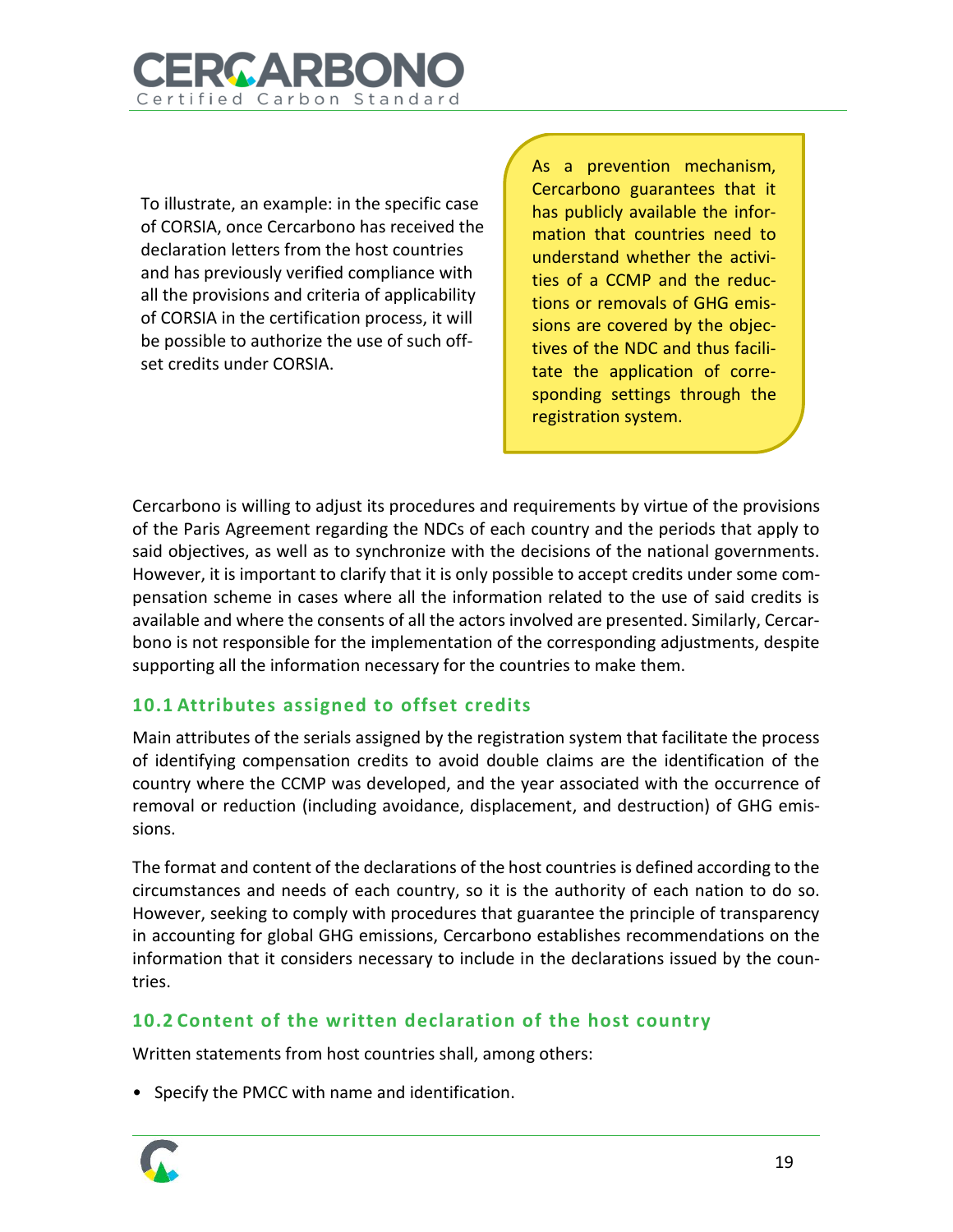# ERCARBON Certified Carbon Standard

- Recognize that the PMCC is in the jurisdiction of the issuing country of the declaration.
- Recognize the voluntary certification program in which the PMCC is enrolled.
- Establish the period (years) of removals or reductions (including avoidance, displacement, and destruction) of GHG emissions that are authorized, as well as the periods in which the objectives of the NDC are included must be identified.
- Establish the number of removals or reductions (including avoidance, displacement, and destruction) on which the declaration applies.
- Determine the program or project activity (s) covered by the NDC objectives.
- Specify the scheme, mechanism or program under which removals or reductions (including avoidance, displacement, and destruction) of GHG emissions that will not be included in the national accounts will be used.
- Recognize that the country will not use removals or reductions (including avoidance, displacement, and destruction) of GHG emissions for the reporting of its national accounts.
- Describe the corresponding adjustments to be implemented in accounting, where applicable.
- Include any additional restrictions that the host country deems necessary to support the transaction.

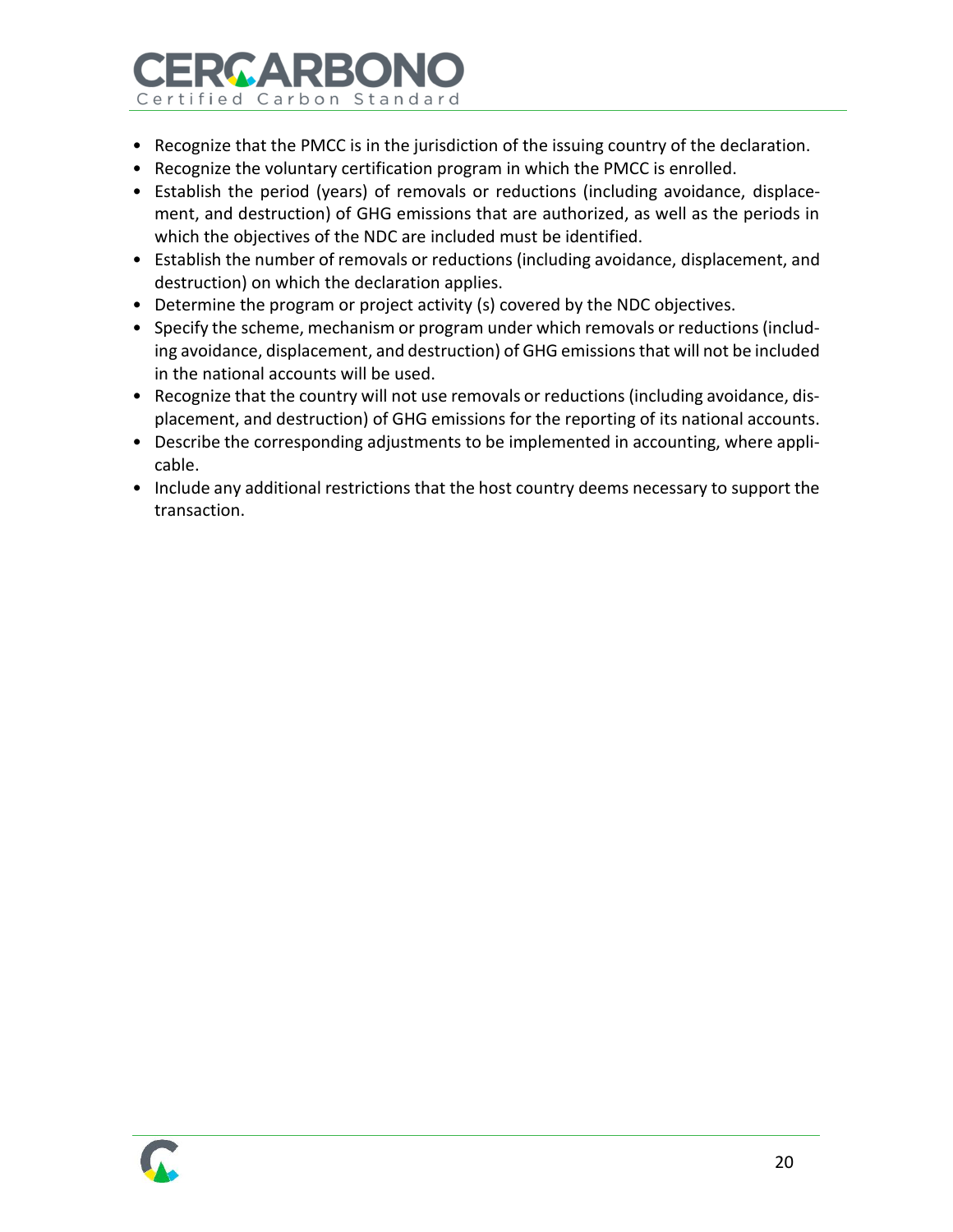

#### <span id="page-21-0"></span>**10.3 Process for defining the use of credits**

It is necessary to comply with guidelines and procedures that guarantee the identification and correct management of the activities that lead to the non-occurrence of a double claim. Therefore, all CCMPs that wish to use their credits in international compensation schemes that operate under an emissions trading system must comply with the process presented in *[Figure 3](#page-21-1)*. The analysis of compliance with the guidelines and criteria is closed when the project is certified but can be done later, if necessary, due to delay in the declaration of the country or due to another force majeure.

<span id="page-21-1"></span>

**Figure 3.** Process for defining the use of credits.

**1.1. Identification of the years in which the Carboncers occurred**: when a project proponent registers an initiative, the EcoRegistry registry system requests that the carbon credits generated be registered according to the year of occurrence.

**1.2. Identification of the country where the Carboncers occurred**: As a requirement of the registration process of a project, the proponents must register the exact location of the project.

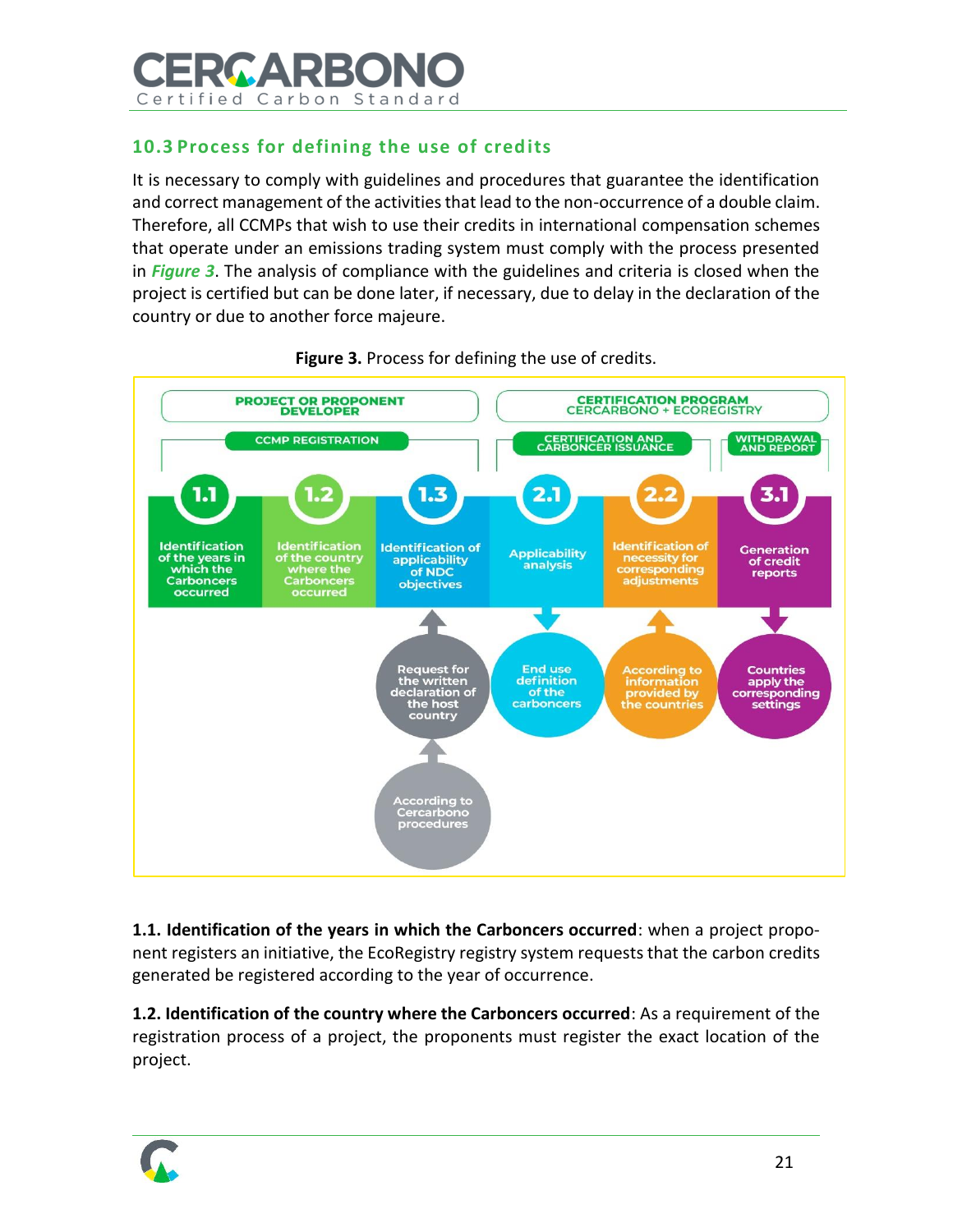

**1.3. Identification of applicability of NDC objectives**: With the support of the guidelines established by the program, the holder or developer of the CCMP must identify whether the removals or reductions (including avoidance, displacement, or destruction) of GHG emissions associated with a carbon credit are covered by an objective communicated in the NDC of the country in which the credits were generated. If they are covered, it is necessary to present, along with the PMCC documentation, the written declaration of the host country, as well as information related to the sector corresponding to the program or project activity, geographic coverage and the greenhouse gases that were measured. in the removals or reductions (including avoidance, displacement, and destruction) of GHG emissions.

**2.1. Applicability analysis**: In the process of certification and emission of carbon credits, Cercarbono assesses the level of compliance with said credits to correctly assign their final use.

Considering that timing depends on the host countries, it may happen that the project after certification and before retirement requests the programme to consider or reconsider the applicability of the credits.

**2.2. Identification of the need for corresponding adjustments**: the identification of the need for corresponding adjustments should be based on the information on the activity, sector, and year of occurrence of the carbon credits and on the information provided by the countries regarding their NDCs. At the time a carbon credit is issued, which was previously included in the coverage of an NDC and for which the respective declaration of the host country was submitted, a special attribute is assigned to indicate the need for a corresponding adjustment.

**3.1. Generation of credit reports**: once it has been verified in the withdrawal process that the compensation associated with removals or reductions (including avoidance, displacement, and destruction) of GHG emissions occurred within the applicable period of the objective communicated in the NDC of a given country and that said withdrawal is clearly identified, is irreversible and is permanently assigned to an end use, it is at this time that countries must apply the corresponding adjustments.

The corresponding adjustments of the countries are made with the support of the annual reports presented by Cercarbono where information related to the status of the carbon credits issued by country is reported according to the need to apply said adjustment.

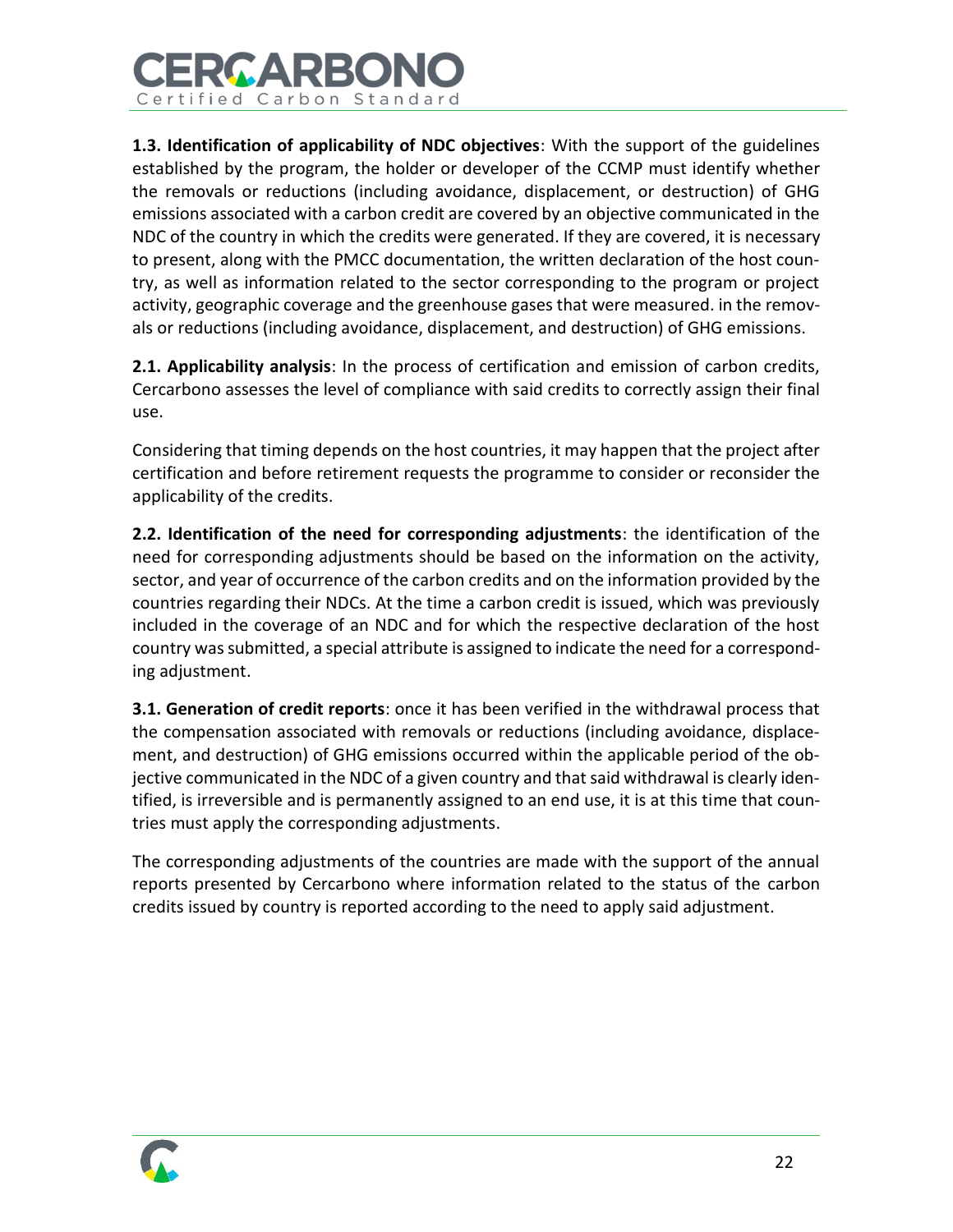

#### <span id="page-23-0"></span>**10.4 Procedures for the occurrence of double counting**

In the eventual case in which double accounting is identified, Cercarbono through its registry defines procedures to invalidate compensation credits that were claimed twice.

As soon as Cercarbono identifies the occurrence of double counting, the stakeholders involved are immediately informed.

Depending on the situation and the severity of the occurrence, the Cercarbono board of directors defines the sanction to apply:

- ➢ **Minimum sanction**: invalidation of carbon credits that were subject to double counting.
- ➢ **Moderate sanction**: forced compensation of occurrence that consists of the registry system taking a certain amount of carbon credits defined by Cercarbono to compensate for the occurrence of double counting.
- ➢ **Serious sanction**: Invalidation of the entire CCMP.
- ➢ **Maximum sanction**: In addition to the invalidation of the complete CCMP, the owner of the programme or project subject to double counting is indefinitely disqualified from registering a CCMP in Cercarbono.

In the minimum and moderate sanctions, it is possible that the board of directors will request the holder of the CCMP additional actions that help to compensate the occurrence of double counting.

Depending on the determination of the board of directors, the user's access to the platform may be blocked or conditioned to the fact that each person who is going to make a move on the platform must be authorized by Cercarbono.

All the procedures established in this document are focused on preventing double accounting, but if a double issuance or double use of credits that were previously marketed should occur, Cercarbono will file compliance actions with the holder involved whose sole objective will be to compensation for damages caused to the buyer of the credits.

In the event of a double claim, Cercarbono will evaluate the case and consider the necessary measures if it is identified that the corresponding adjustment for a particular project was not made. Initially, Cercarbono will seek a way to directly resolve accounting discrepancies with the stakeholders involved. If necessary, the carbon credits that were claimed twice could be temporarily invalidated, until a comprehensive evaluation of the specific case is carried out.

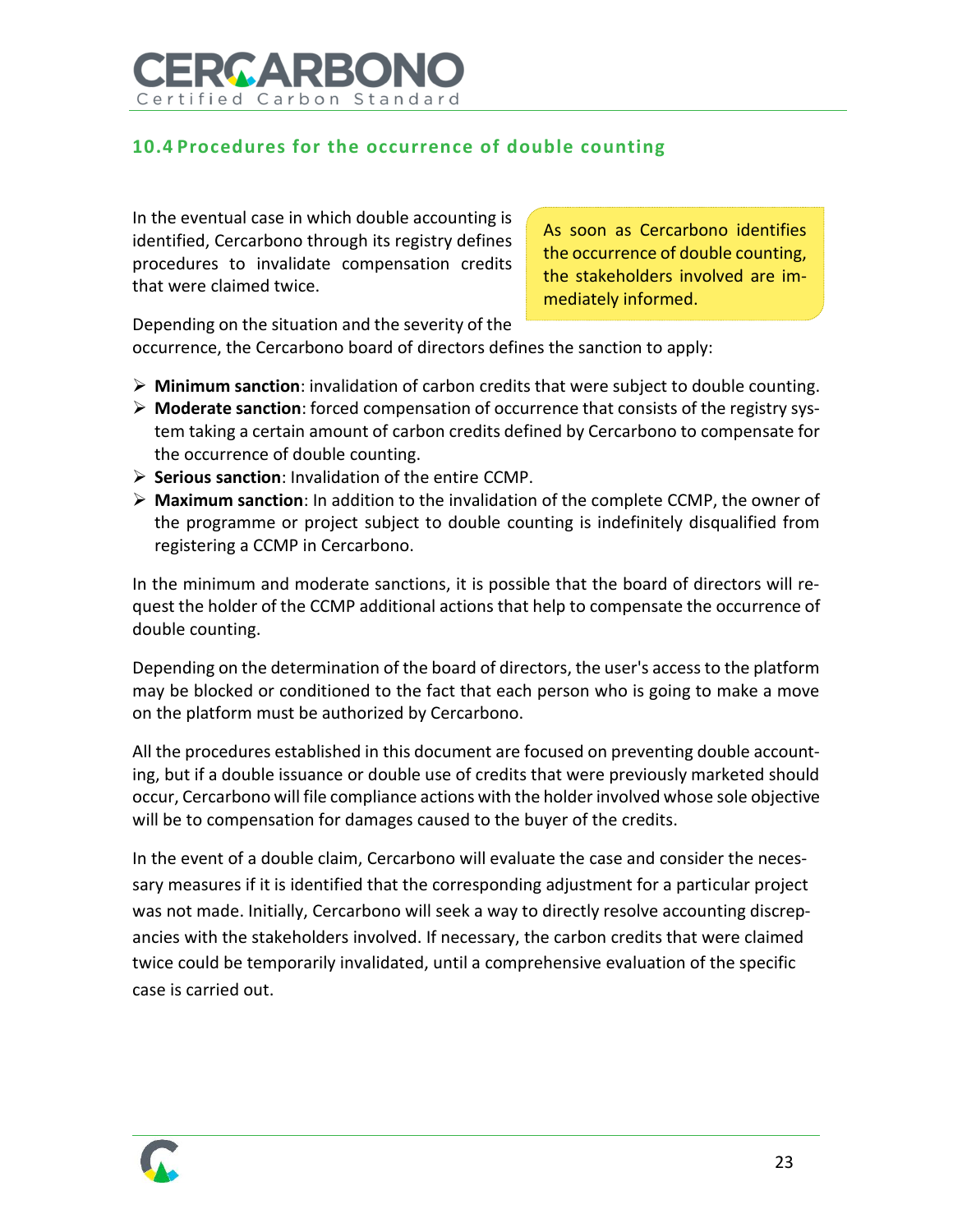

## <span id="page-24-0"></span>**11 References**

*Guidelines on avoiding double counting for the carbon offsetting and reduction scheme for international aviation*. Available in: kutt.it/yYY1DK

Ministry of Environment and Sustainable Development. (2020). Update of the Contribution Determined at the National Level of Colombia (NDC). Available in: kutt.it/PRHGeA

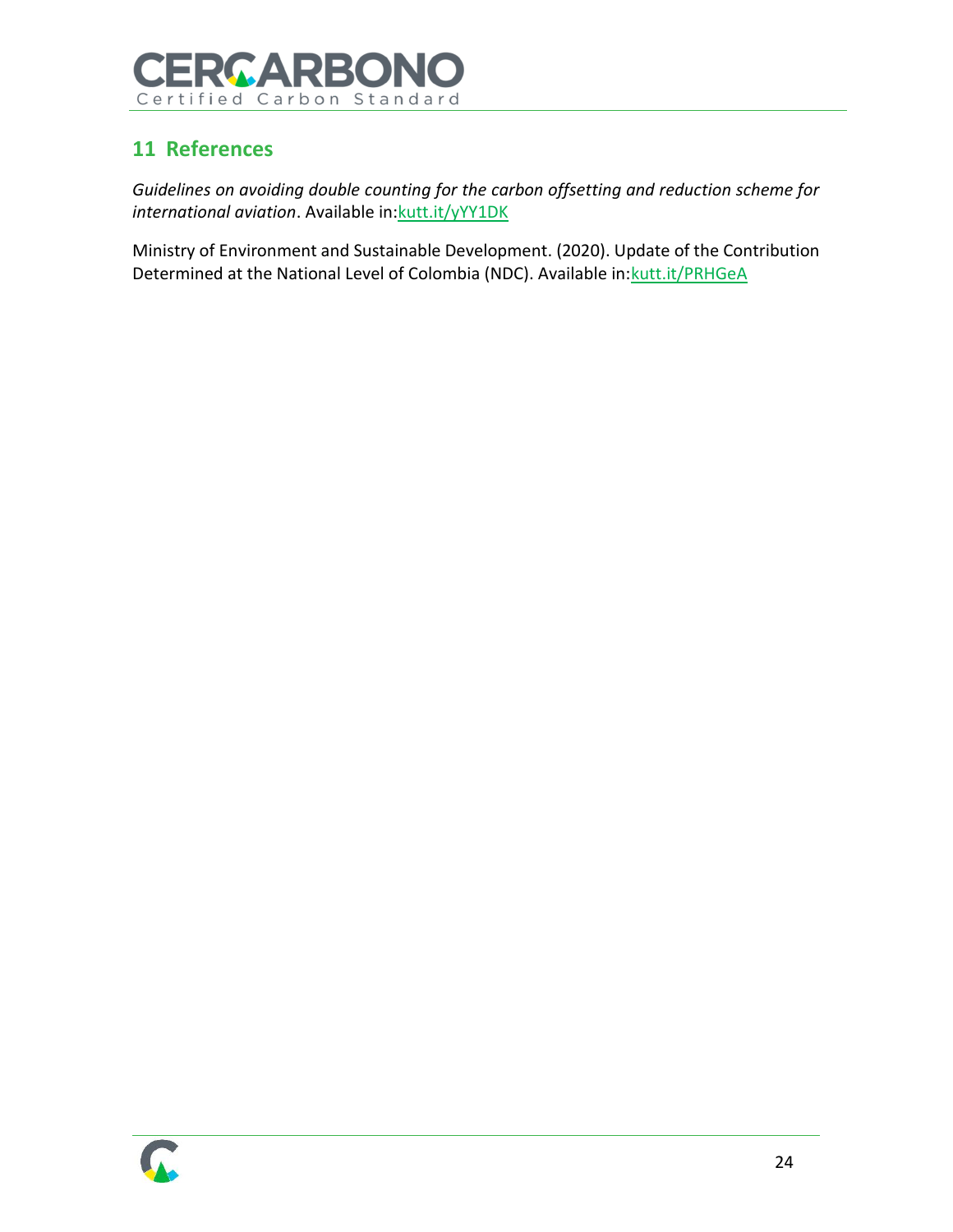# **CERCARBONO**

# <span id="page-25-0"></span>**12 Document history**

| <b>Binnacle</b> |            |                                                                                                                          |  |  |  |
|-----------------|------------|--------------------------------------------------------------------------------------------------------------------------|--|--|--|
| <b>Version</b>  | Date       | Comments / changes                                                                                                       |  |  |  |
| 1.0             | 02.05.2021 | Initial release                                                                                                          |  |  |  |
| 2.0             | 07.28.2021 | Version with changes and adjustments to Version 3 of<br>the Cercarbono Protocol for voluntary carbon certifi-<br>cation. |  |  |  |
| 2.0.1           | 11.04.2022 | Minor format editions.                                                                                                   |  |  |  |